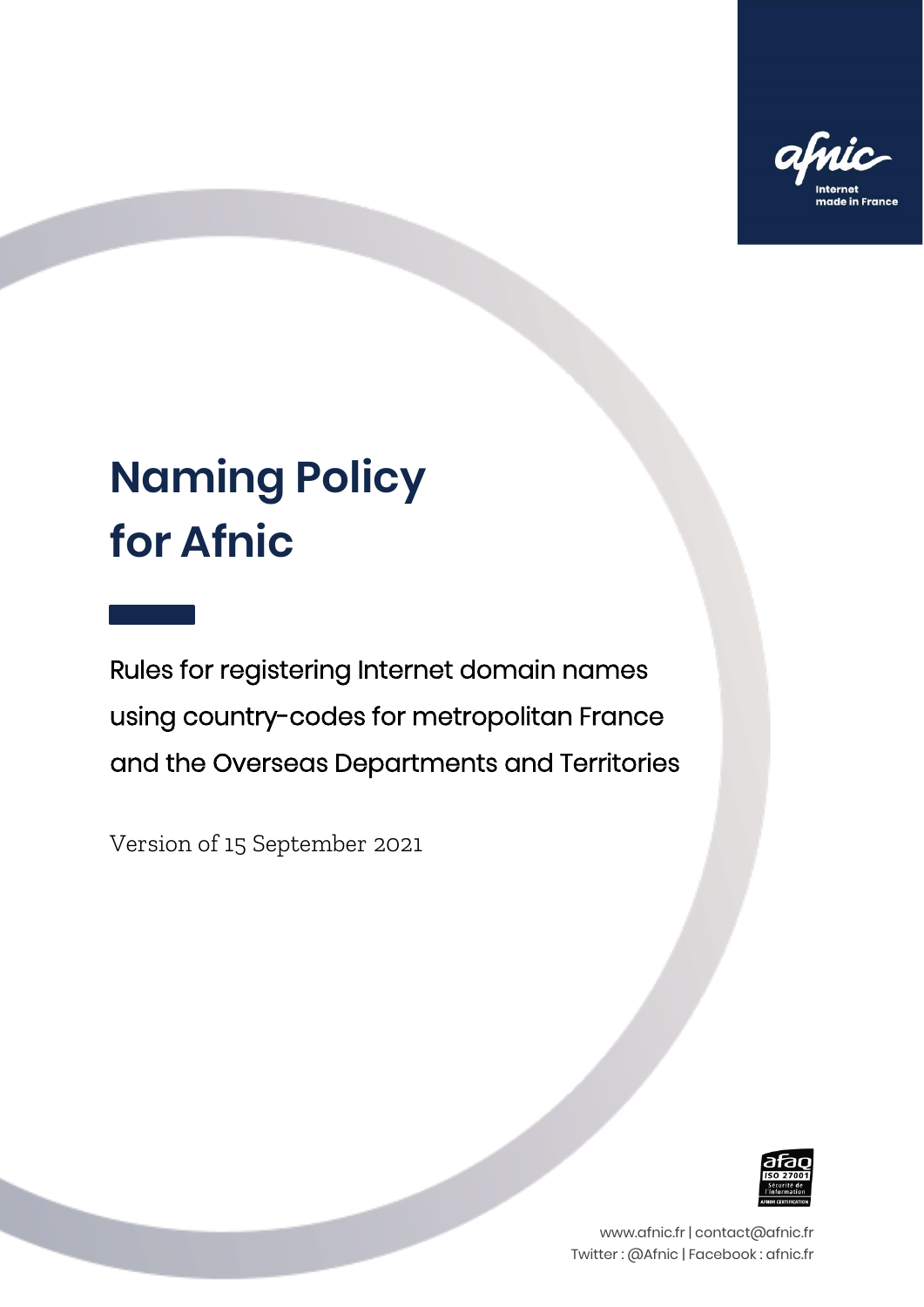#### **CONTENTS**

| <b>Foreword</b>           |  |
|---------------------------|--|
| <b>Chapter 1- General</b> |  |
|                           |  |
|                           |  |
|                           |  |

#### **Chapter 2 – Domain name rules ...............8**

|                                                        | .12 |
|--------------------------------------------------------|-----|
| Article 2.6 - Domain names reserved for the Registry12 |     |
|                                                        |     |
|                                                        |     |
|                                                        |     |

#### **Chapter 3 - Registry ............. 15**

#### **Chapter 4 - Registrars ............. 19**

|--|--|--|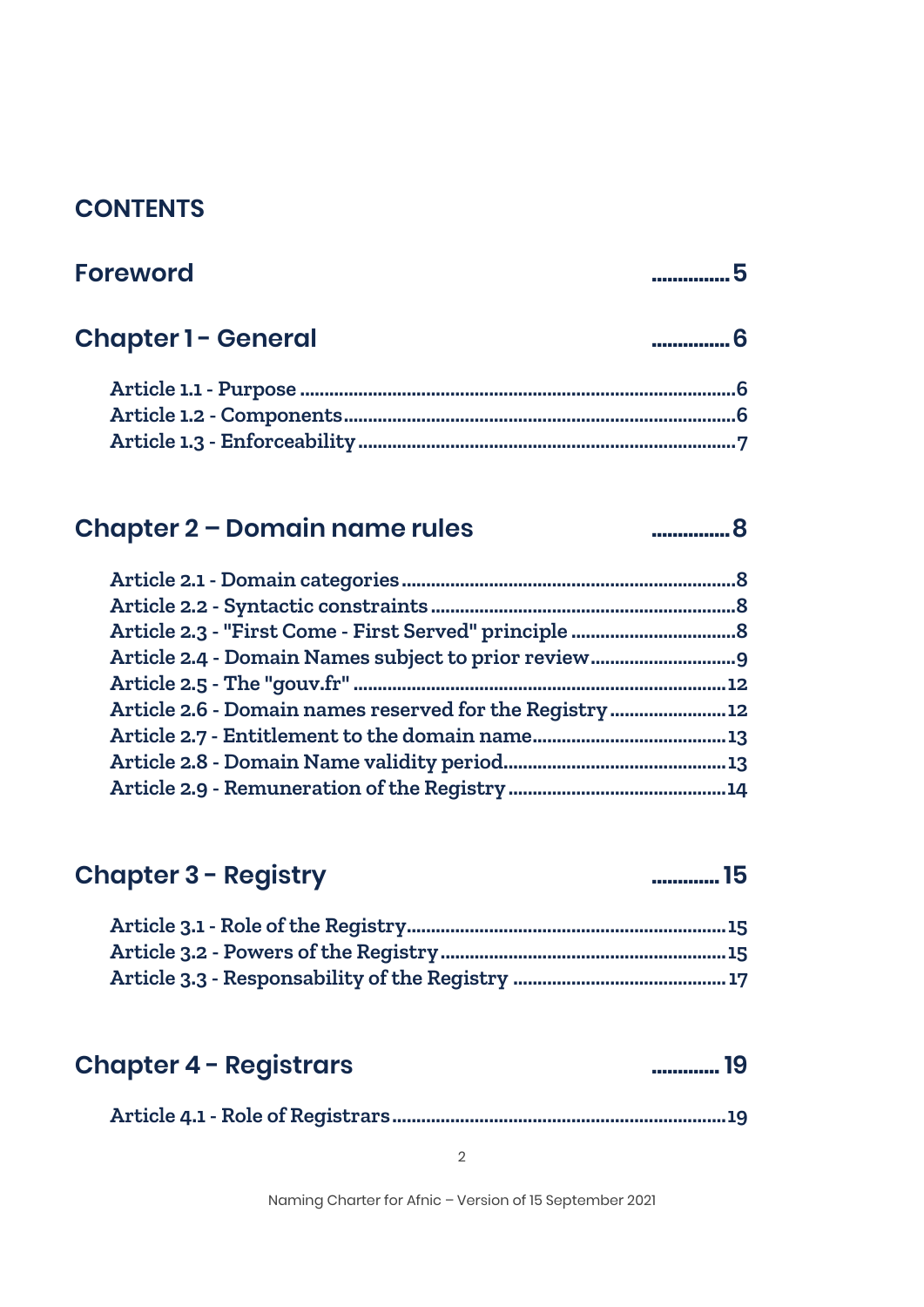#### **Chapter 5 - Rules relating to the holder of the domain**

| 21 | name |
|----|------|
|    |      |
|    |      |
|    |      |

#### **Chapter 6 – Transactions on a domain name ............ 23**

#### **Chapter 7 – Dispute resolution ............ 28**

| Article 7.2 - Alternative Dispute Resolution Procedures  29 |  |
|-------------------------------------------------------------|--|

#### **Chapter 8 - Private information and data ............30**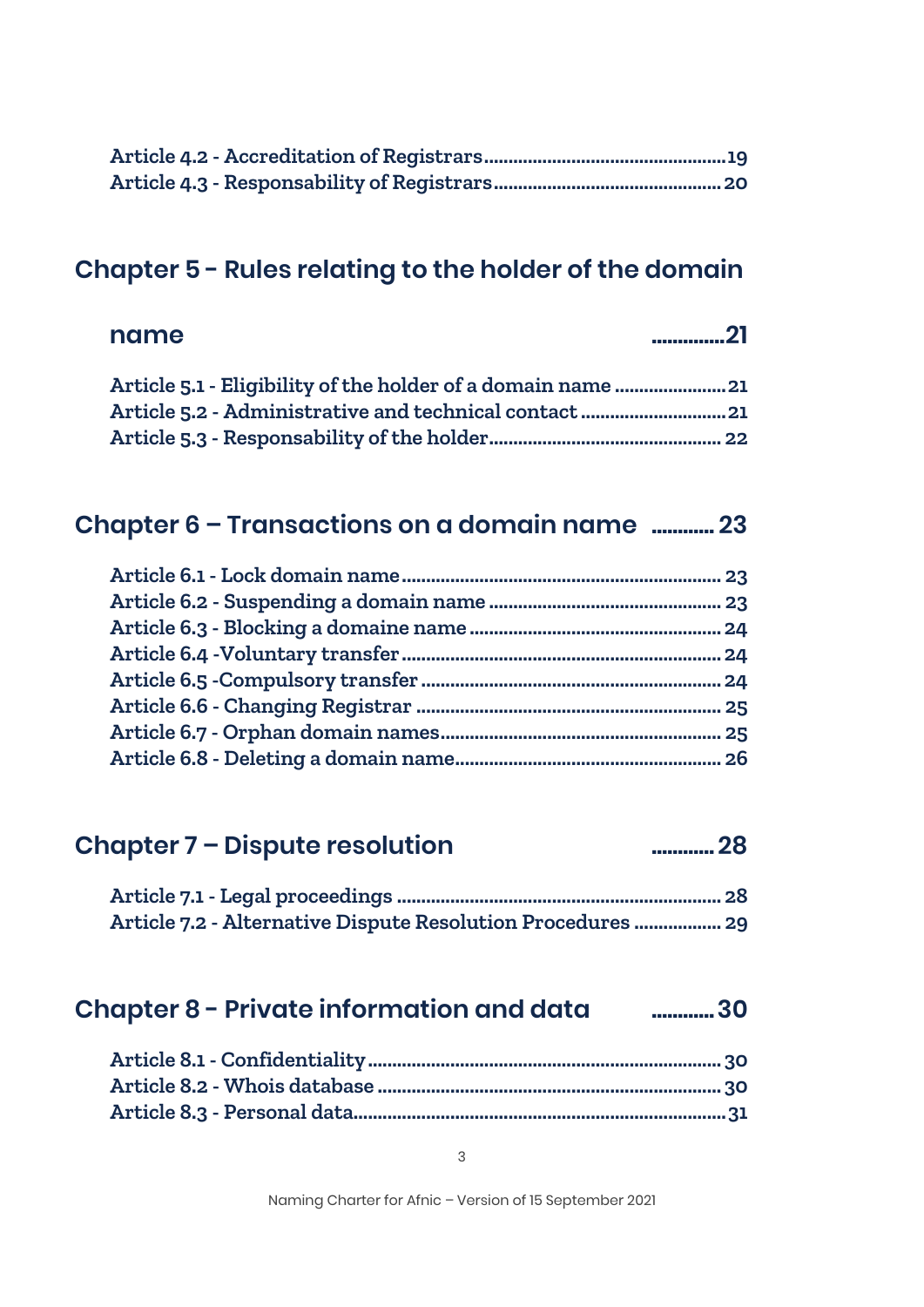|--|

# **Chapter 9 - Individual provisions ............34**

| <b>Chapter 10 - Transitional Provisions</b> | 36 |
|---------------------------------------------|----|
|---------------------------------------------|----|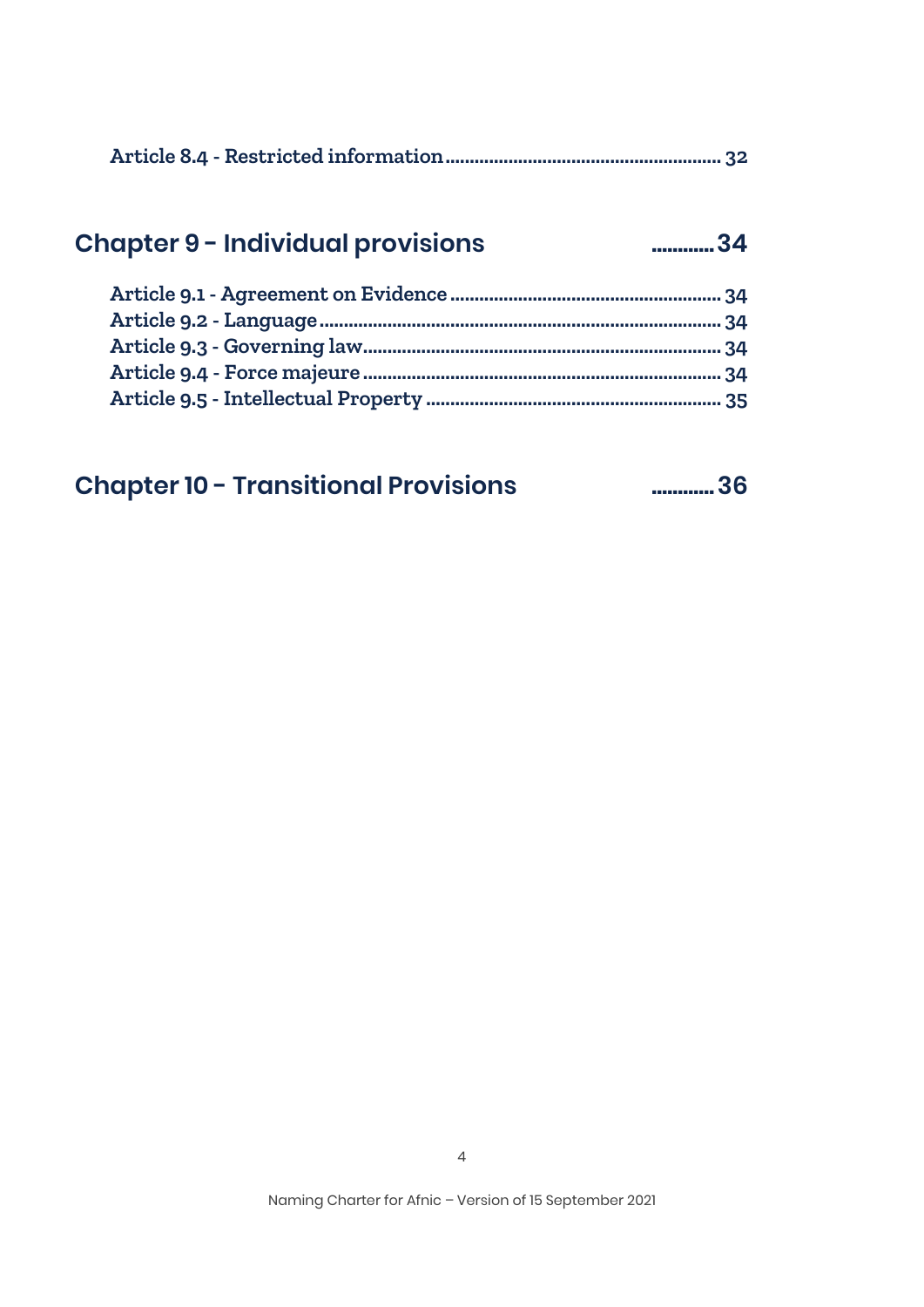# **Foreword**

- 1. It is hereby stated that this Policy has been adopted pursuant to:
	- The French Electronic Communications and Telecommunications Act (CPCE);
	- The government decree appointing Afnic dated 25 June 2012;
	- The Rules for the alternative dispute resolution procedures as approved by Order of the Minister of State for the Digital sector dated 14 March 2016;
	- The agreement between the French government and Afnic;
	- The registration contracts signed by and between Afnic and accredited registrars.
- 2. Domain names are allocated and managed in the public interest in accordance with non-discriminatory and transparent rules, ensuring respect for the freedom of communication, the freedom of enterprise and intellectual property rights.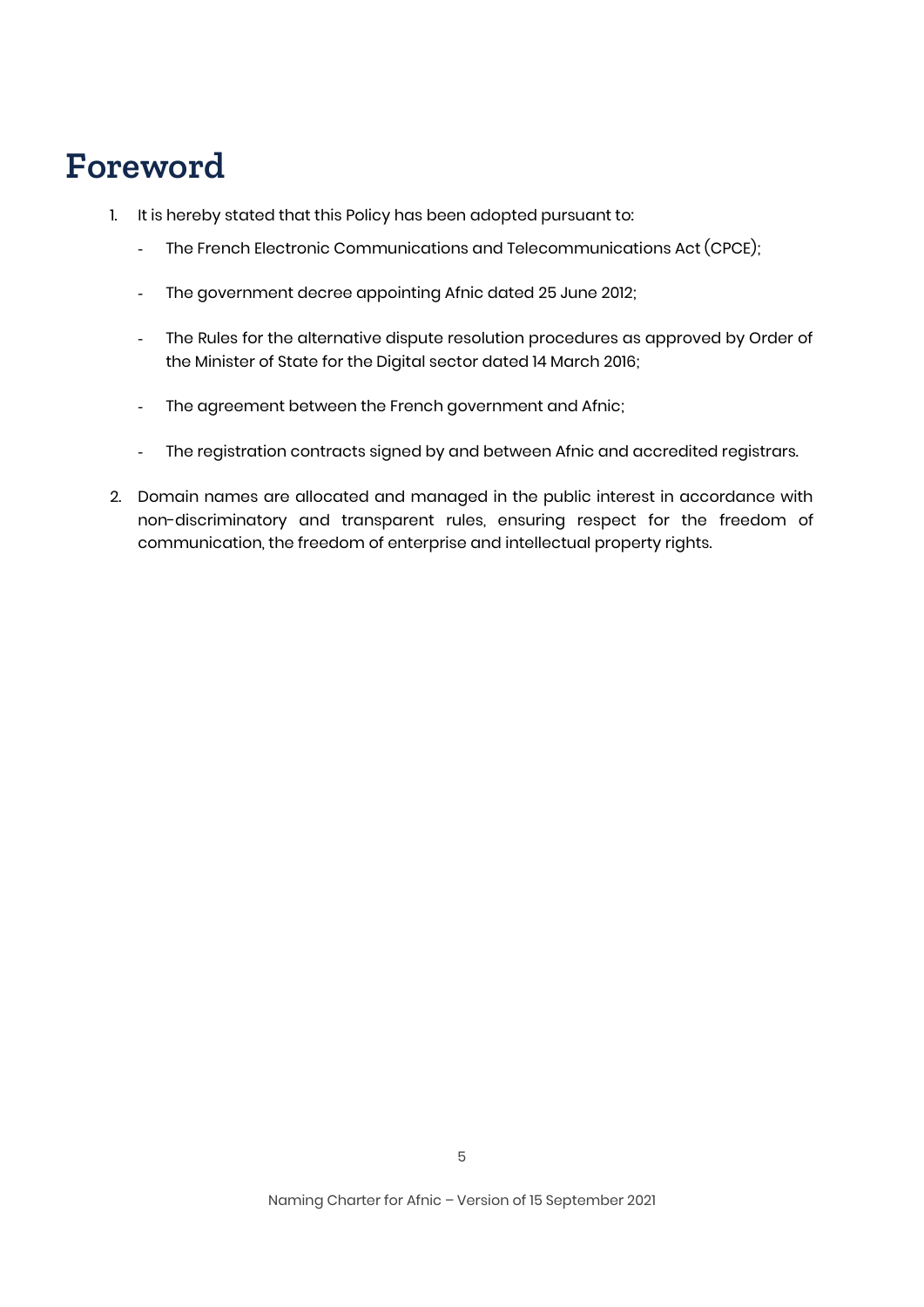# **Chapter 1 - General**

# **Article 1.1 - Purpose**

3. This naming policy defines the conditions for allocating and managing domain names, centralized by Afnic in its capacity as Registry, namely:

| fr.  | <b>Metropolitan France and</b><br>Corsica                  |
|------|------------------------------------------------------------|
| . re | <b>Reunion Island</b>                                      |
| .yt  | <b>Mayotte</b>                                             |
| .pm  | <b>Saint Pierre and Miquelon</b>                           |
| wf   | <b>Wallis and Futuna Islands</b>                           |
| $+f$ | <b>French Southern and</b><br><b>Antarctic Territories</b> |

- 4. Unless otherwise stipulated, this naming policy applies to any new TLD centralized by Afnic.
- 5. This naming policy does not apply to Top Level Domain names other than those provided in this article, in particular:
	- $\checkmark$  country-code Top Level Domain names (ccTLD);
	- $\checkmark$  generic Top Level Domain names (gTLD);
	- $\checkmark$  domain names for which Afnic may assume the role of service provider (back end registry).

### **Article 1.2 - Components**

- 6. The Afnic Naming Policy comprises:
	- $\checkmark$  This document;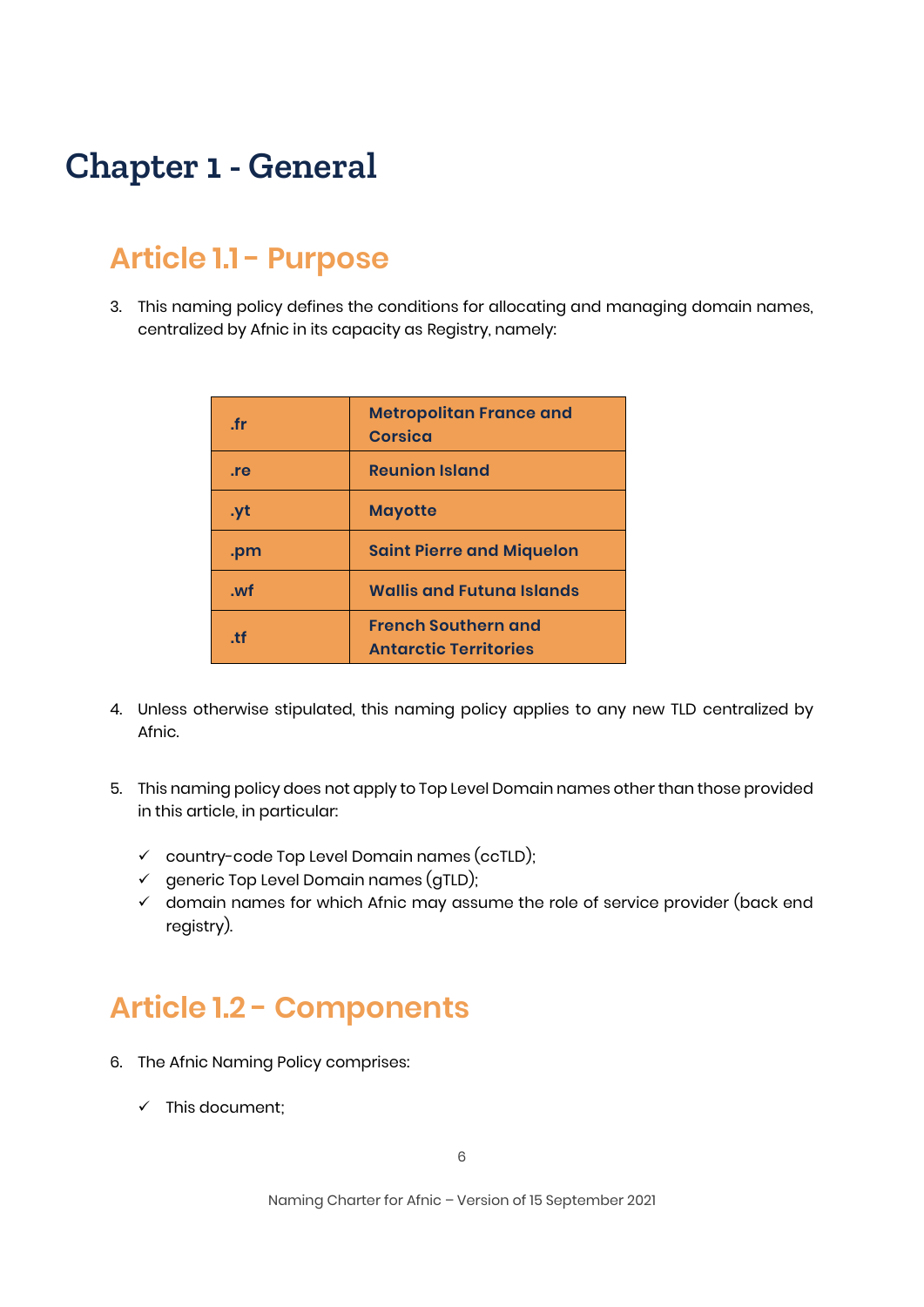- **[The Dispute Resolution Policy for French domains](https://www.afnic.fr/en/observatory-and-resources/documents-to-consult-or-download/registry-policies/)**;
- **[The rules for the alternative dispute resolution procedures](https://www.afnic.fr/en/domain-names-and-support/resolve-a-dispute/adr-alternative-dispute-resolution/)**;
- **[The policy on publishing and access to information concerning .fr TLD](https://www.afnic.fr/en/observatory-and-resources/documents-to-consult-or-download/registry-policies/)  [registrations](https://www.afnic.fr/en/observatory-and-resources/documents-to-consult-or-download/registry-policies/)**;
- **[The accreditation policy](https://www.afnic.fr/en/observatory-and-resources/documents-to-consult-or-download/registry-policies/) for registrar**.

# **Article 1.3 - Enforceability**

- 7. Any person requesting an intervention by Afnic in its capacity as the Registry is deemed to have read the terms of the Afnic naming policy.
- 8. The Naming Policy is published on Afnic's website; it can be accessed **[www.afnic.fr](http://www.afnic.fr/)**
- 9. Afnic's Naming Policy is constantly changing to reflect improvements, work and agreements between its members and partners.
- 10. The enforceable version of the Afnic Naming Policy is that available on the Afnic website on the date of receipt by its services of the registration request.
- 11. Should the policy be modified, the new version shall be immediately applicable:
	- $\checkmark$  to each new domain name;
	- $\checkmark$  to existing domain names should:
		- o a request for administrative action be made;
		- o they be renewed.
- 12. Unless otherwise stipulated by law, by decision from the Minister in charge of Electronic Communications or by a decision of the Board of Directors, new rules shall be applicable forthwith and not retroactively.
- 13. New provisions will first be notified on the Afnic website and then sent directly to the Registrars, so that they can inform their registrants of the said amendments.
- 14. Transaction requests sent to Afnic in any form whatsoever, including the payment of any fees arising from the performance of such transactions, shall be considered to be a simple reiteration of the applicant's acceptance of this Naming Policy.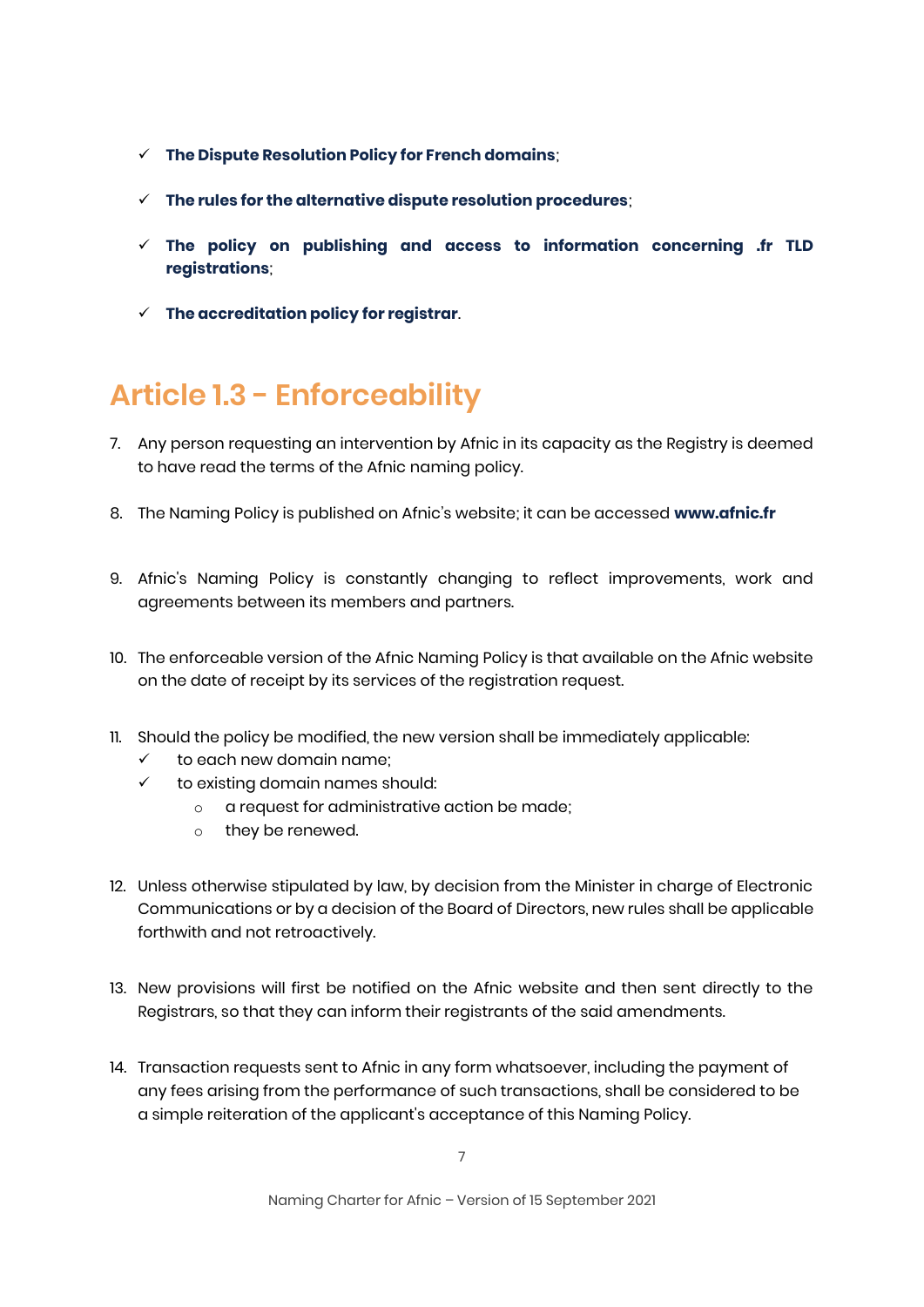# **Chapter 2 – Domain name rules**

### **Article 2.1 - Domain categories**

- 15. Any decisions to create or delete domain categories are taken by Afnic's governing bodies in coordination with the consultative committees.
- 16. If domain names are still active within a given domain category, that category may only be deleted after giving the domain name holders involved six (6) months' notice to change their domain names.

### **Article 2.2 - Syntactic constraints**

- 17. ASCII domain names only consist of the alphanumeric characters in the French alphabet, the numbers 0 through 9, and the hyphen "-" (e.g. ecole-123).fr).
- 18. "International" or "internationalized" domain names (IDN) consist of characters other than ASCII characters alone.
- 19. The following alphanumeric characters are admitted for use in domain names: a, à, á, â, ã, ä, å, æ, b, c, ç, d, e, è, é, ê, ë, f, g, h, i, ì, í, î, ï, j, k, l, m, n, ñ, o, ò, ó, ô, õ, ö, œ, p, q, r, s, t, u, ù, ú, û, ü, v, w, x, y, ý, ÿ, z, ß, 0, 1, 2, 3, 4, 5, 6, 7, 8, 9, - (hyphen; minus sign)
- 20. ASCII and IDN domain names cannot be registered which:
	- $\checkmark$  begin or end with a hyphen "-";
	- $\checkmark$  are more than 63 characters in length;
	- $\checkmark$  consist of the "-" (hyphen) in the third and fourth position, except for ASCII-encoded versions in which the label is prefixed with "xn--."

# **Article 2.3 - "First Come - First Served" principle**

21. Except where provisions to the contrary are made for certain domain names, and subject to the provisions of Article L45-2 of the French Electronic Communications and Telecommunications Act, transaction requests sent to Afnic by Registrars are handled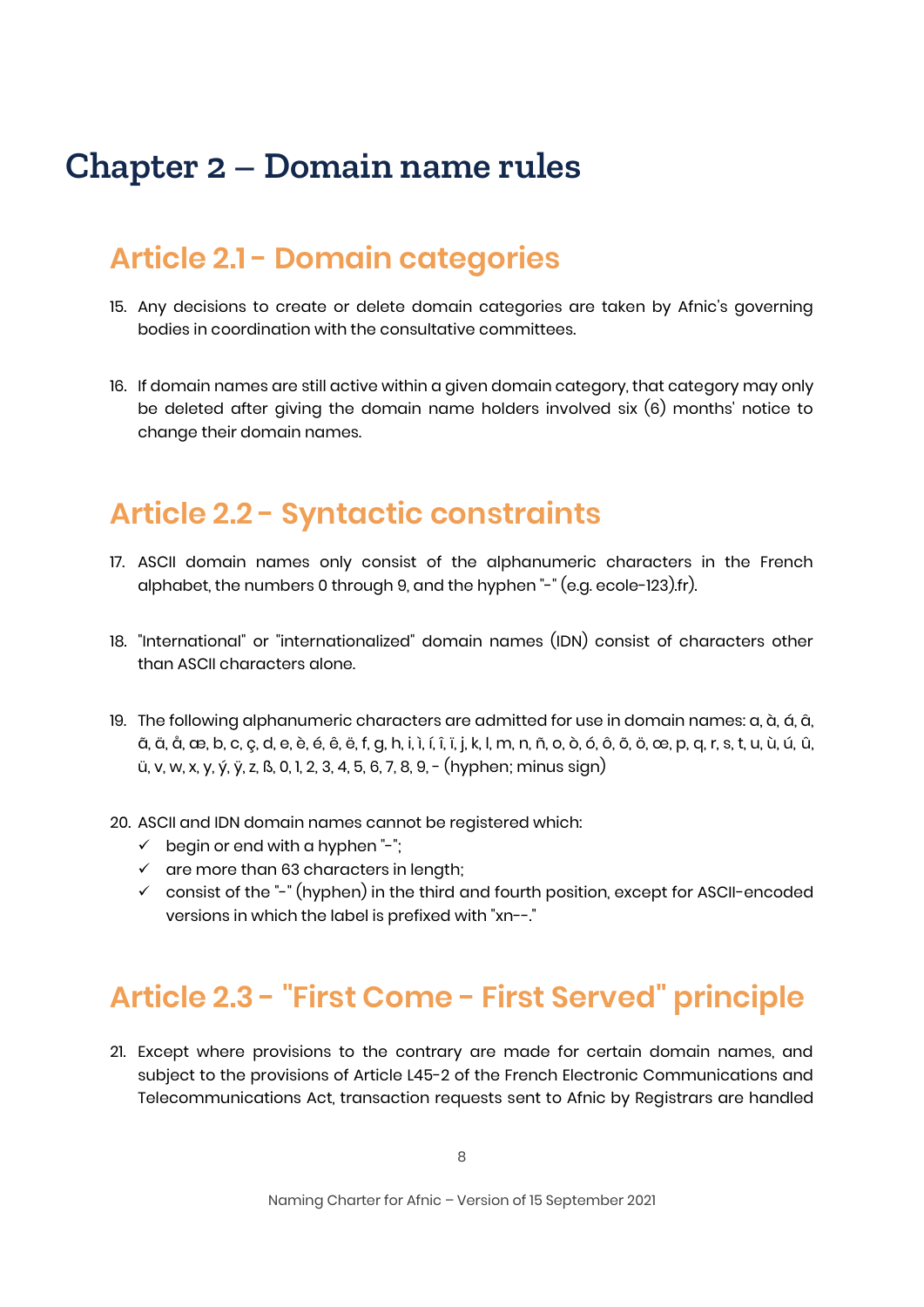on a "first come, first served" basis, meaning that they are processed by chronological order of receipt.

# **Article 2.4 - Domain Names subject to prior review**

- 22. Afnic develops and maintains a list of domain names whose registration is subject to prior review.
- 23. The list is available on the Afnic website.
- 24. This list changes over time and applicants should familiarize themselves with it, it being understood that the list published online is not exhaustive, given that the simple fact of publishing some of these terms may offend certain members of the public.
- 25. For this type of domain name, the Registrar sends Afnic the necessary supporting documents beforehand to ensure that the applicant is entitled to register the domain name in question and that it is compliant with the provisions of the French Electronic Communications and Telecommunications Act.
- 26. In order to register a term subject to prior review, the applicant must ensure that the domain name:
	- $\checkmark$  is not liable to disrupt public order or morality, or the rights guaranteed by the French Constitution or French law;
	- $\checkmark$  is not liable to infringe intellectual property rights or personal rights or is not identical or related to that of the French Republic, of a local authority or group of local authorities, of an institution or a local or national public service, unless the applicant provides proof of a legitimate interest and is acting in good faith.
- 27. The provisions of the French Electronic Communications and Telecommunications Act (CPCE) are applied to characterize the existence of a "legitimate interest" and "bad faith."
- 28. When considering the application, Afnic reserves the right to request any supporting evidence or documents it considers necessary.
- 29. If the checks are successful, Afnic sends an authorization code to the Registrar, enabling it to register the said domain name.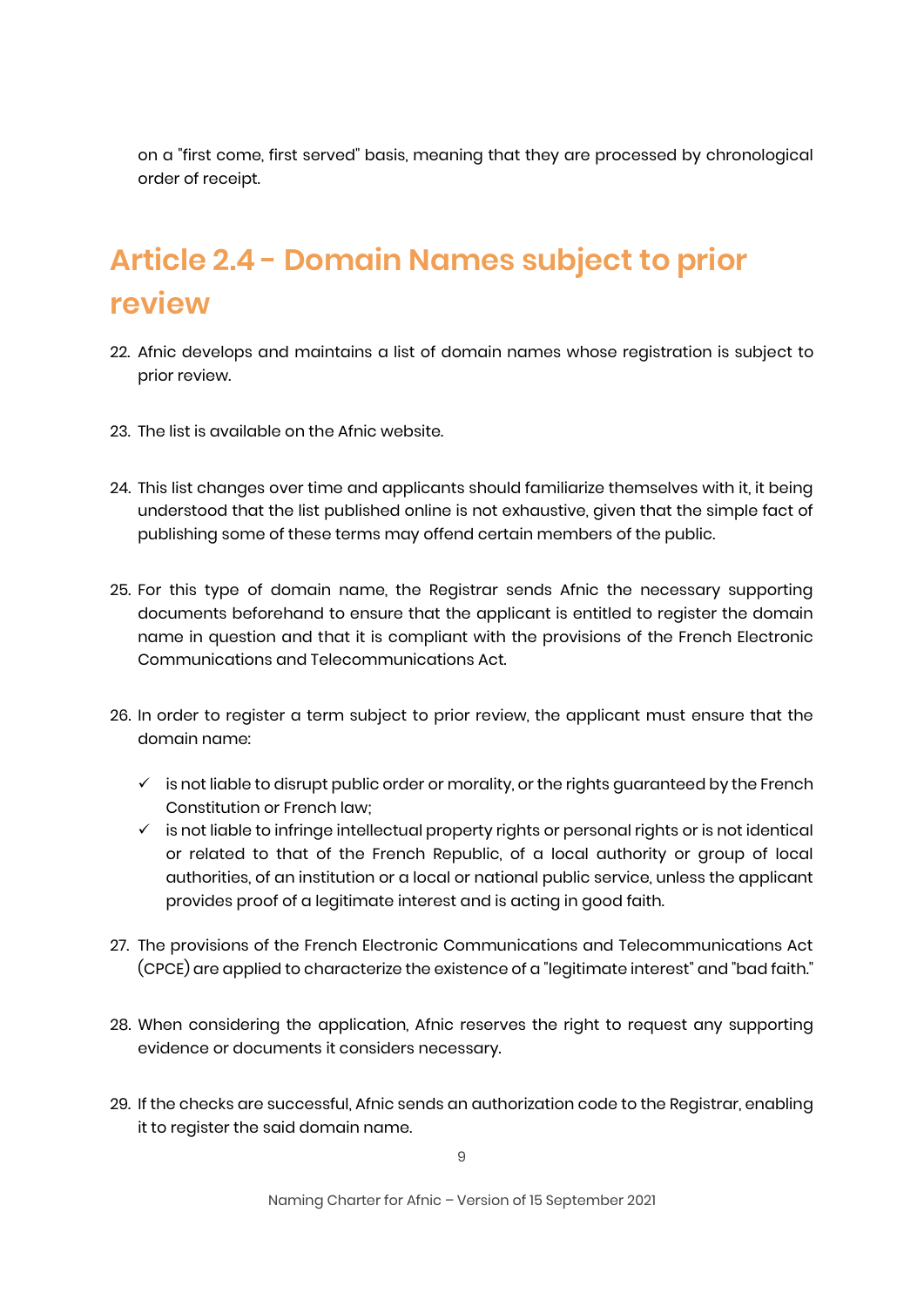- 30. In the event of any dispute, the "Legal Procedure" article shall be applied.
- 31. The voluntary transfer of a domain name subject to prior review can only occur after the new registrant has obtained authorization from Afnic to do so under the same conditions.
- 32. Deleting a domain name subject to prior review overrides its reinstatement in the original list.
- 33. Similarly, the domain names governed by the naming convention below are subject to prior review under the same conditions: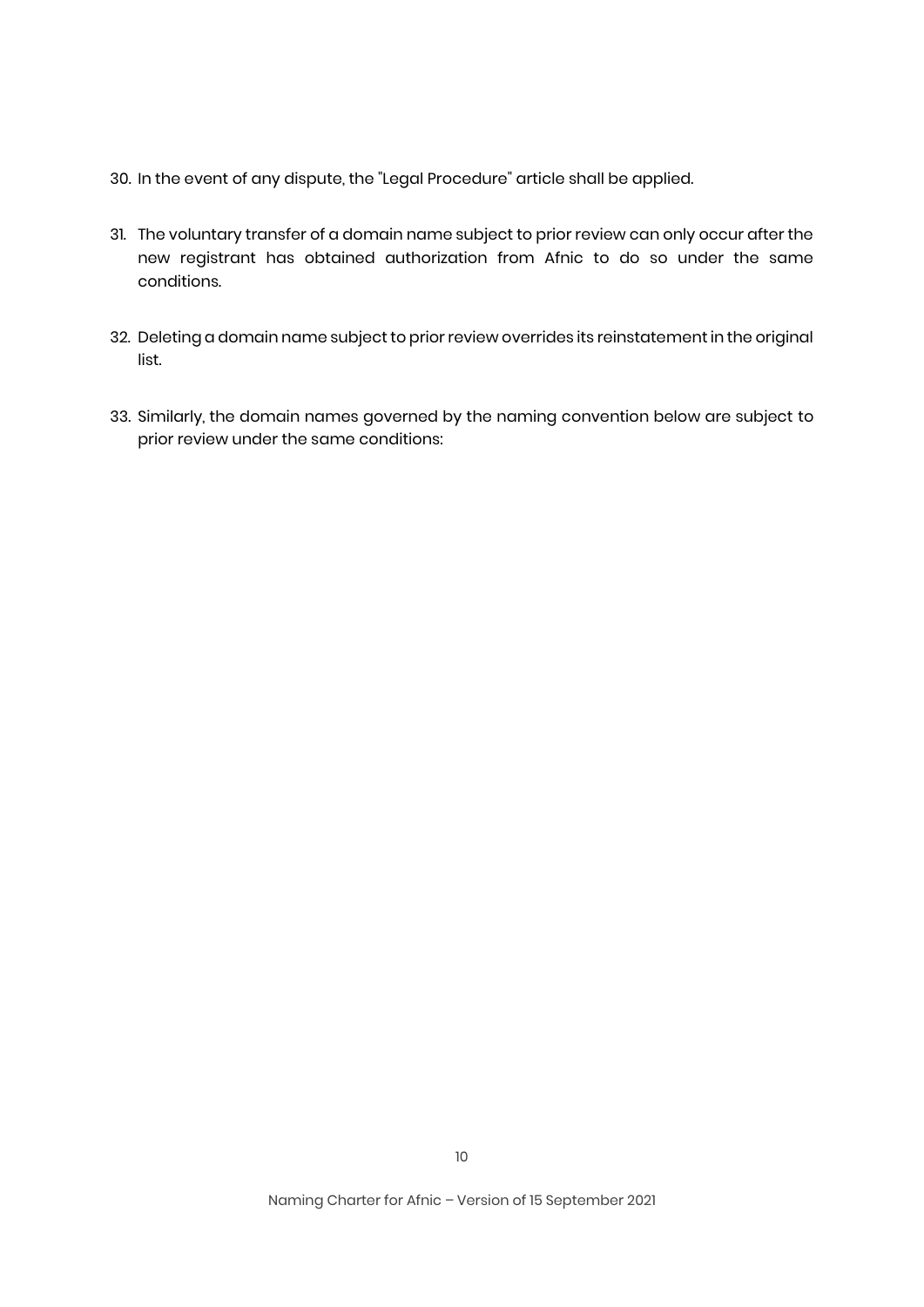| Domain name                                                                                                    | Recommanded use                              | Supporting<br>documents                                    |
|----------------------------------------------------------------------------------------------------------------|----------------------------------------------|------------------------------------------------------------|
| agglo-nom.tld<br>"name" is the name of the<br>metropolitan area<br>authority                                   | Metropolitan area<br>authority               | Identifier in the<br><b>SIRENE</b> enterprise<br>directory |
| cc-nom.tld<br>"name" is the officially<br>declared name of the<br>community of municipal<br><b>authorities</b> | Community of municipal<br><b>authorities</b> | Identifier in the<br><b>SIRENE enterprise</b><br>directory |
| cg-xx.tld<br>"xx" is the number or<br>directory name of the<br>officially<br>declared<br>department            | <b>General councils</b>                      | Identifier in the<br><b>SIRENE enterprise</b><br>directory |
| cr-nom.tld<br>"name" is the officially<br>declared name of the<br>regional council                             | <b>Regional councils</b>                     | Identifier in the<br><b>SIRENE enterprise</b><br>directory |
| mairie-nom.extension et<br>ville-nom.tld<br>"name" is the officially<br>declared name of the<br>municipality   | <b>Municipalities</b>                        | Identifier in the<br><b>SIRENE enterprise</b><br>directory |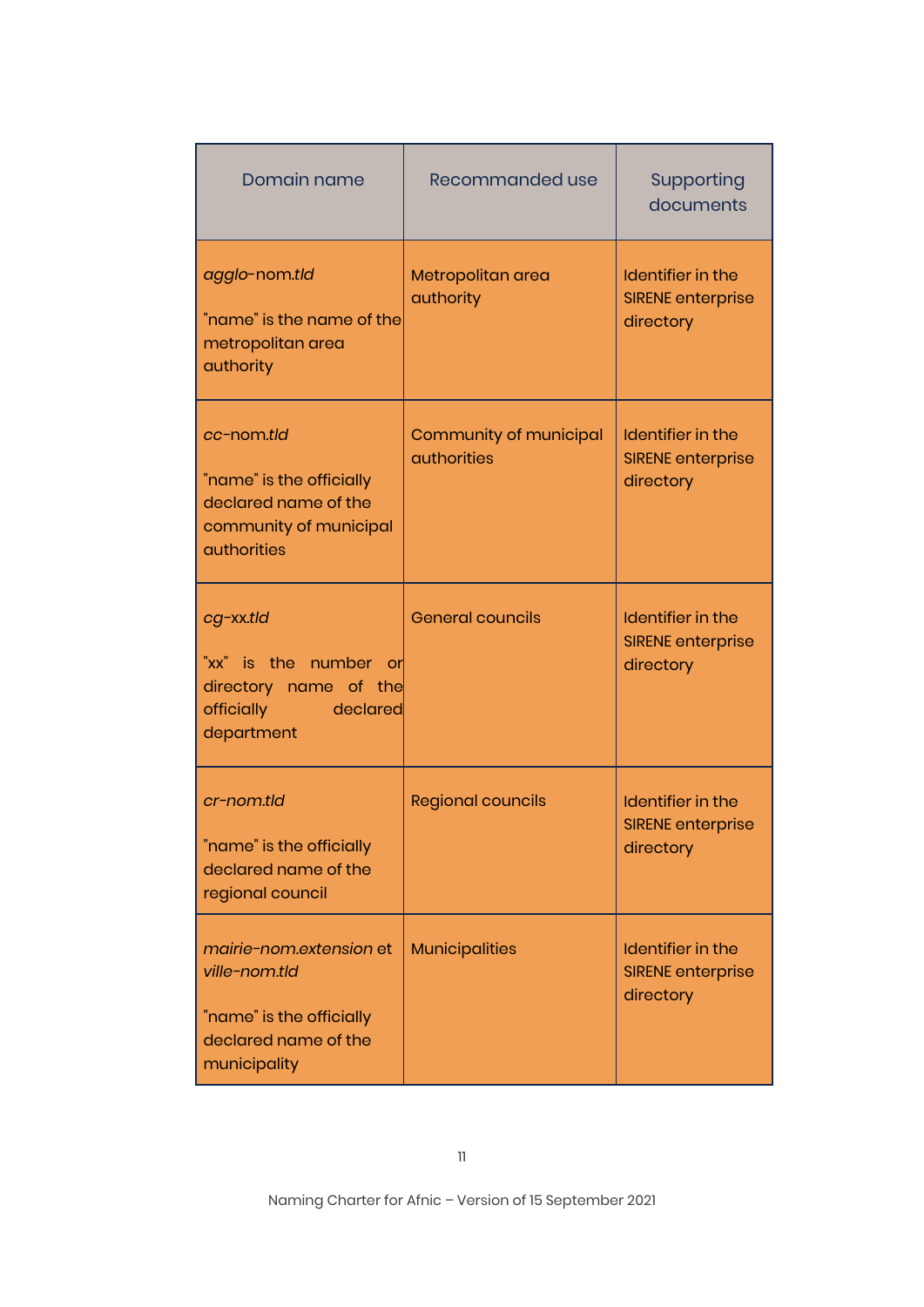# **Article 2.5 - The "gouv.fr"**

- 34. The .gouv.fr TLD and its IDN versions are reserved for the French government.
- 35. The following supporting documents are required to receive the necessary authorization code:
	- $\checkmark$  An identifier number in the SIRENE enterprise directory or any other official document that can be used to identify the entity; and,
	- $\checkmark$  The approval of the Government Information Service (GIS).
- 36. In view of their similarity to the ".gouv.fr" TLD, registration of domain names in "-gouv.fr" and their IDN versions is prohibited.

# **Article 2.6 - Domain names reserved for the Registry**

37. In order to carry out its assignment, the following words are reserved for Afnic and therefore cannot be registered:

| fr                      | nic                   | <b>WWW</b>            |
|-------------------------|-----------------------|-----------------------|
| web                     | w <sub>3</sub>        | whois                 |
| office-d-enregistrement | officedenregistrement | office-enregistrement |
| officeenregistrement    | officenregistrement   | asso                  |
| tm                      | gouv                  | com                   |

- 38. Nor can the following domain names be registered: fr.fr, re.fr, pm.fr, yt.fr, tf.fr, wf.fr, nc.fr, pf.fr, mf.fr, bl.fr, gp.fr, mq.fr, gf.fr, co.fr or nh.fr and their IDN versions.
- 39. This list can be enhanced in the light of changing legal, regulatory or technical naming.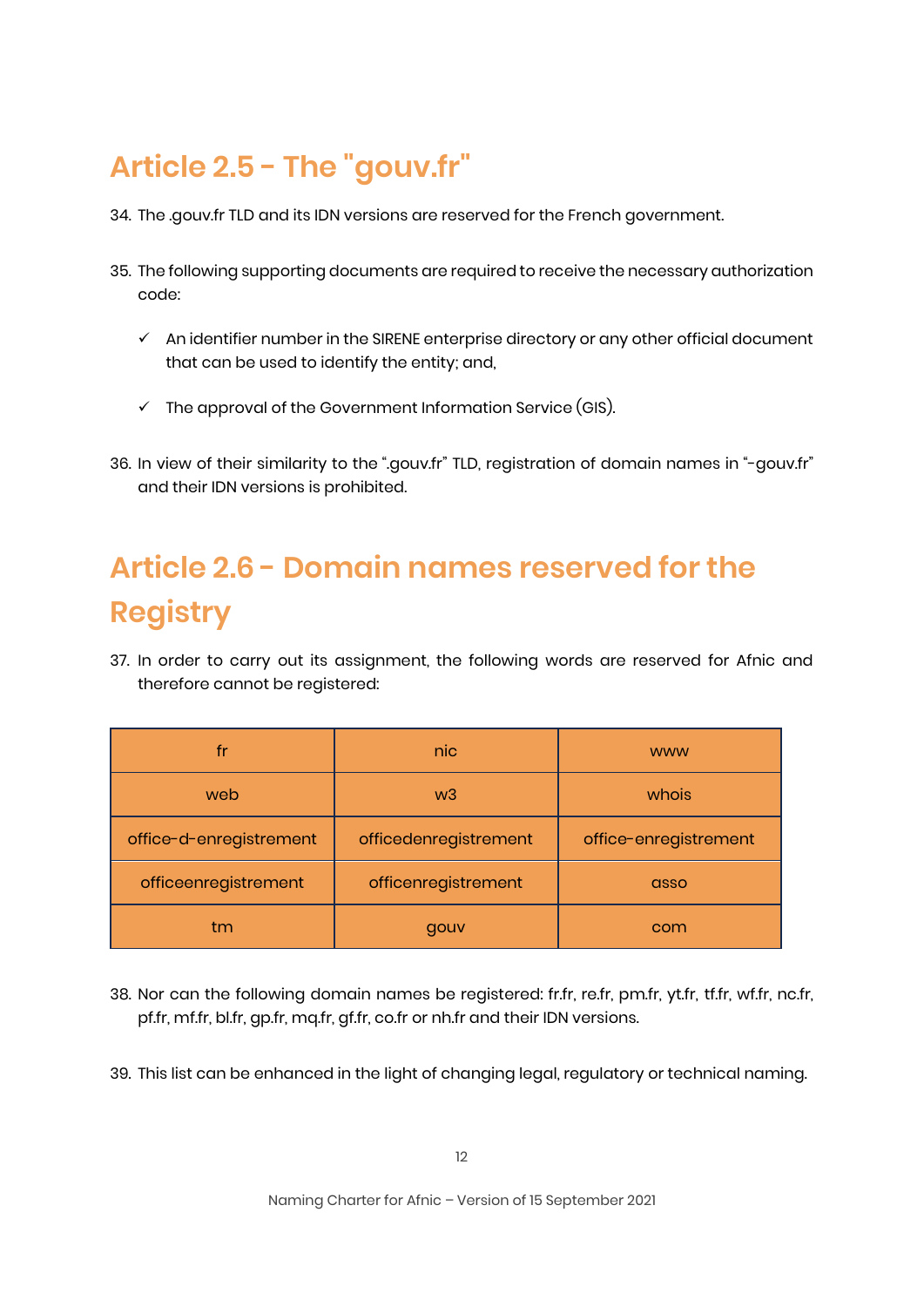# **Article 2.7 - Entitlement to the domain name**

- 40. Holders own the domain name throughout its validity period in accordance with the terms and conditions of the Naming Policy. The performance of their duties does not grant Afnic or the registrar any intellectual property rights to the domain names they manage.
- 41. This article does not mean that in the event of a failure to comply with the terms of the naming policy, the holder of the domain name cannot be deprived of the domain name in accordance with the legal and constitutional provisions and in accordance with the terms and conditions of this naming policy.
- 42. Closed for registration on March 15, 2013, the domain name under the naming zones *tm.fr*, *asso.fr*, *asso.re*, *com.fr* and *com.re* are maintained;
- 43. However, for those domain names:
	- Only applications for transactions in accordance with this Charter will be accepted
	- Only the transactions qualifying the reachability and the existence of the holder will be processed by Afnic.

### **Article 2.8 - Domain Name validity period**

- 44. The domain name has a validity period of one (1) year as of its registration. Upon publishing by Afnic of multi-years registration new rules, this validity period may be extended up to ten (10) years.
- 45. The duration of the validity period varies according to the option chosen by the holder with the registrar in charge of the transaction.
- 46. The renewal of the domain name is implied unless a request for its deletion is sent by the registrar.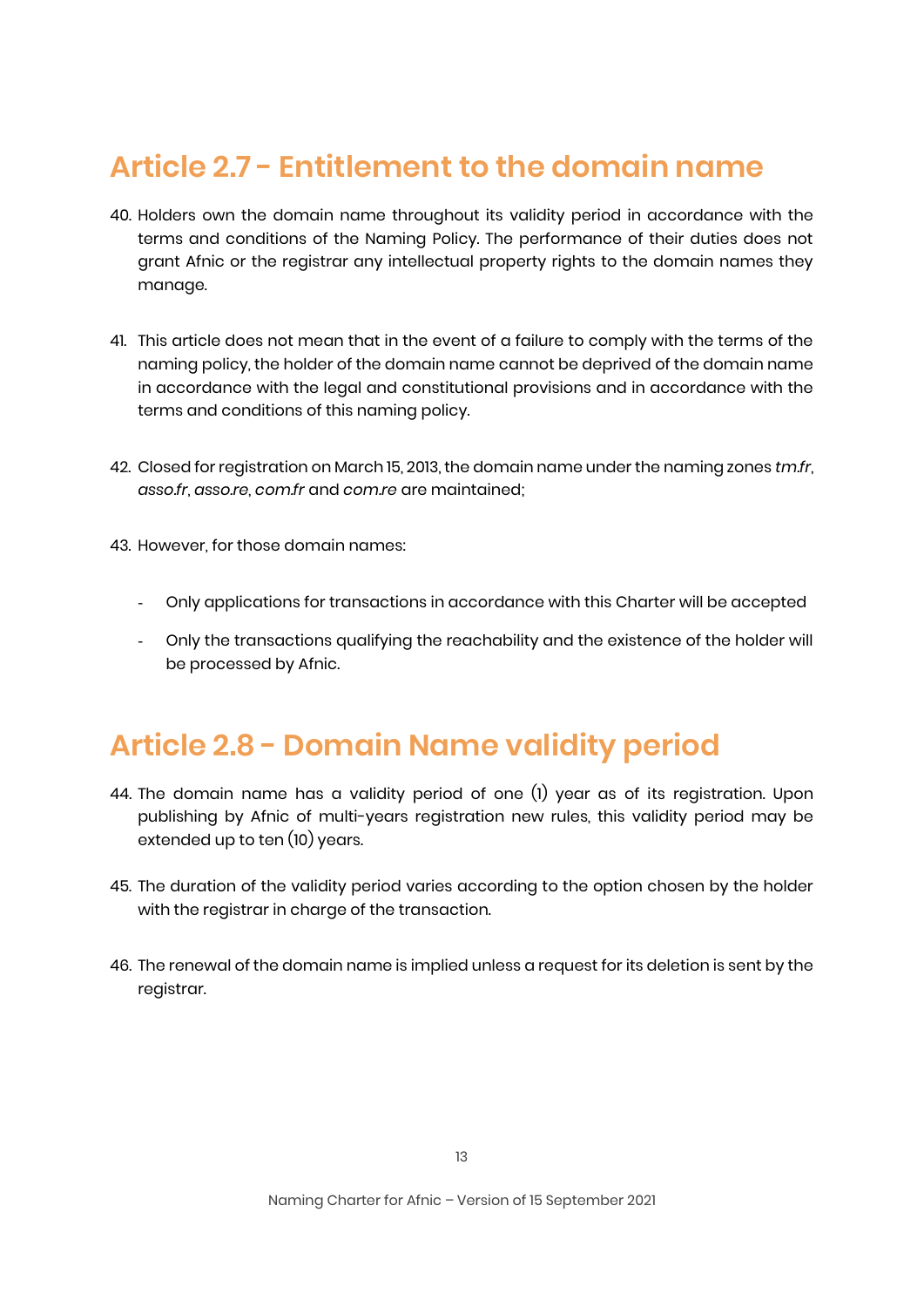# **Article 2.9 - Remuneration of the Registry**

- 47. The costs of services provided by Afnic, such as those invoiced to Registrars, are fixed by Afnic's Board of Directors for each calendar year.
- 48. These costs are publically known and can be consulted on the Afnic website:
- 49. Registrars remain free to fix their own service prices but are required to make them public.
- 50. Invoices are sent to and paid by the Registrar.
- 51. Transaction request costs are due once finalized by Afnic.
- 52. The cost of registration, however, is due to Afnic, regardless of the outcome of the holder substantiation procedure.
- 53. Afnic shall not be held liable for any non-payment of its services by the Registrar with an impact on the administration of the domain name, where any complaints and/or claims arising therefrom shall be exclusively between the Registrar and its customer.
- 54. Afnic shall not be held liable for any non-payment of its services by the Registrar with an impact on the administration of the domain name, where any complaints and/or claims arising therefrom shall be exclusively between the Registrar and its customer.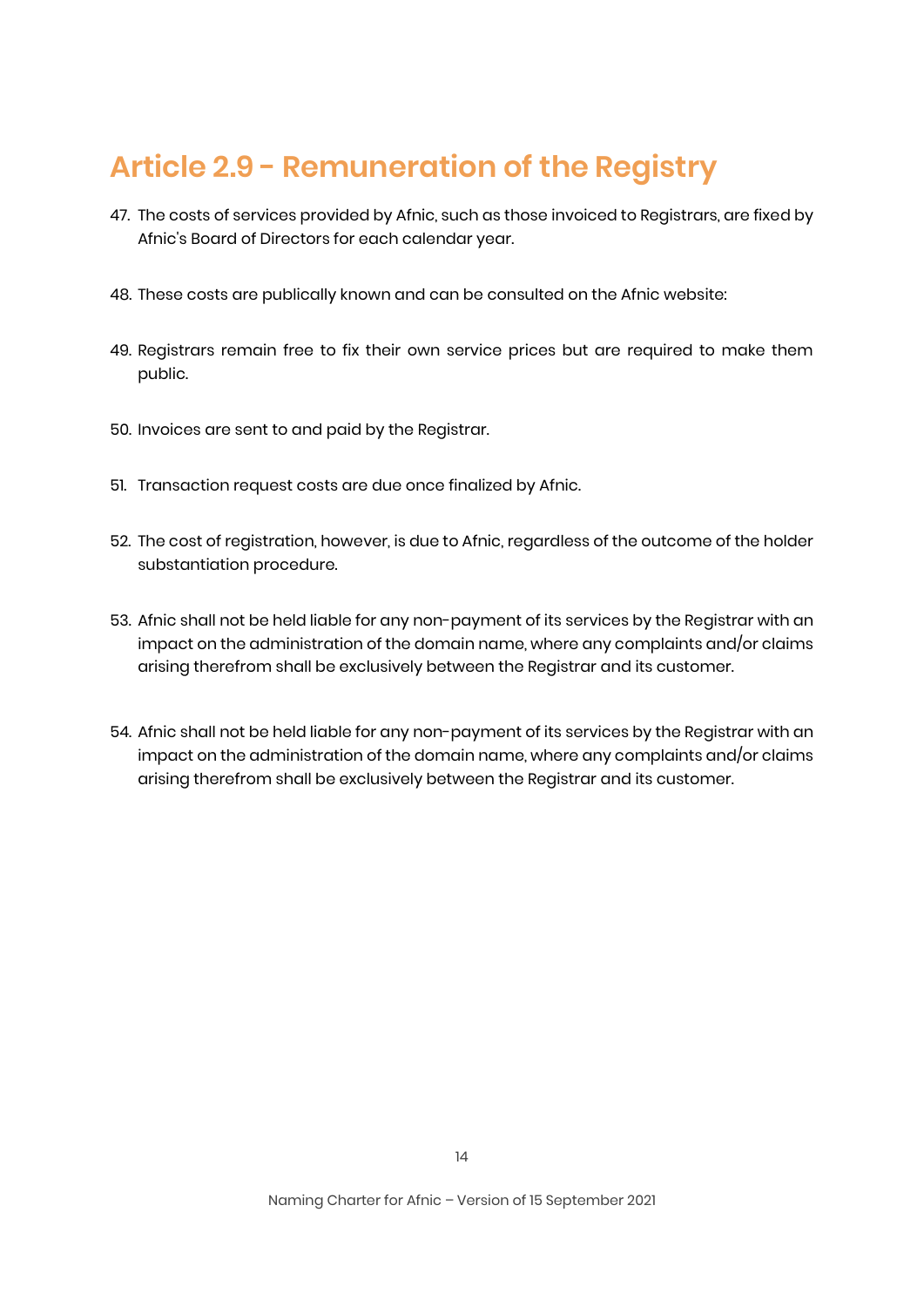# **Chapter 3 - Registry**

### **Article 3.1 - Role of the Registry**

- 55. Domain names are allocated by Afnic, through registrars. For the duration of its mission, Afnic is prohibited from operating as a Registrar for domain names; this is why domain name transaction requests cannot be sent directly to Afnic.
- 56. Afnic establishes non-discriminatory and transparent rules that guarantee the freedom of communication, the freedom of enterprise and intellectual property rights.
- 57. Afnic does not conduct any due diligence of applications for registration, except those relating to the terms subject to prior review as provided by this naming policy.
- 58. Afnic does not research any pre-existing rights to check if the term chosen is available or if a third party may assert a right of any kind on it.
- 59. Afnic makes available on its website an easily accessible mechanism allowing any person to report whether a domain name is considered to be unlawful or contravene public policy.
- 60. Reports are made under the sole responsibility of their author, without prejudice to the right of Afnic to inform the competent public authorities.
- 61. Making a report does not constitute a dispute resolution procedure.
- 62. The provisions of this Policy which allow Afnic to monitor or make checks shall not be construed as an obligation upon Afnic to provide a surveillance and vigilance service, but simply as permitting it to undertake such activities.

#### **Article 3.2 - Powers of the Registry**

63. The French Electronic Communications and Telecommunications Act does not confer Afnic with the power to: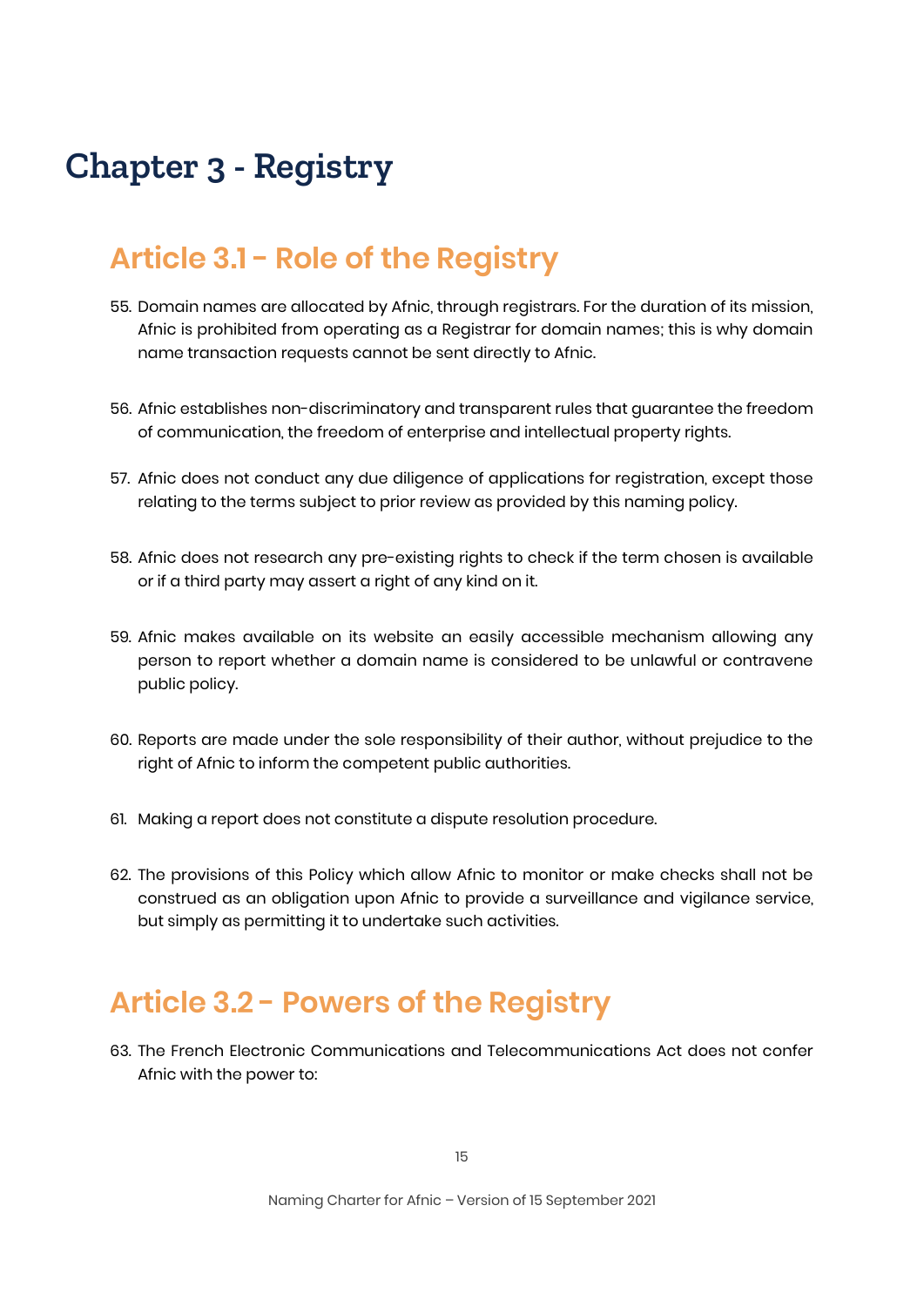- $\checkmark$  check in general the validity or legality of the choice of terms requested for registration;
- $\checkmark$  check the legality or compliance of the supporting documents submitted by applicants and who base their application for registration or other operations (company registration certificate (Kbis), certificate from the French National Institute of Industrial Property (INPI) or the Prefecture, etc.)
- 64. Afnic may carry out checks as part of qualification operations to ensure the eligibility and / or the reachability of the holder of the domain name. The qualification process consists of two (2) distinct processes, namely the verification process and the substantiation process.
- 65. The verification process is initiated in several cases:
	- $\checkmark$  to finalize a transaction on a domain name whose incomina holder has never been qualified before,
	- $\checkmark$  At the initiative of Afnic;
	- $\checkmark$  Further to a report by a third party by means of the verification form available on the Afnic website;
	- $\checkmark$  At the initiative of the registrar.
- 66. The verification process does not affect the portfolio of the holder of the domain name.
- 67. .The substantiation process is initiated in several cases:
	- $\checkmark$  After a verification used to highlight the implausible nature of the eligibility data and / or the reachability of the holder;
	- $\checkmark$  When the verification after a report proves to be fruitless;
	- $\checkmark$  As a result of a duly substantiated complaint from a third party by means of the verification form available on the Afnic website; this request is made to Afnic with supporting documentation.
- 68. When the substantiation process is initiated, Afnic sends the registrar a substantiation request and informs the holder and the third party of same. Concomitantly, Afnic suspends the portfolio of the holder of the domain name for a period of thirty (30) days.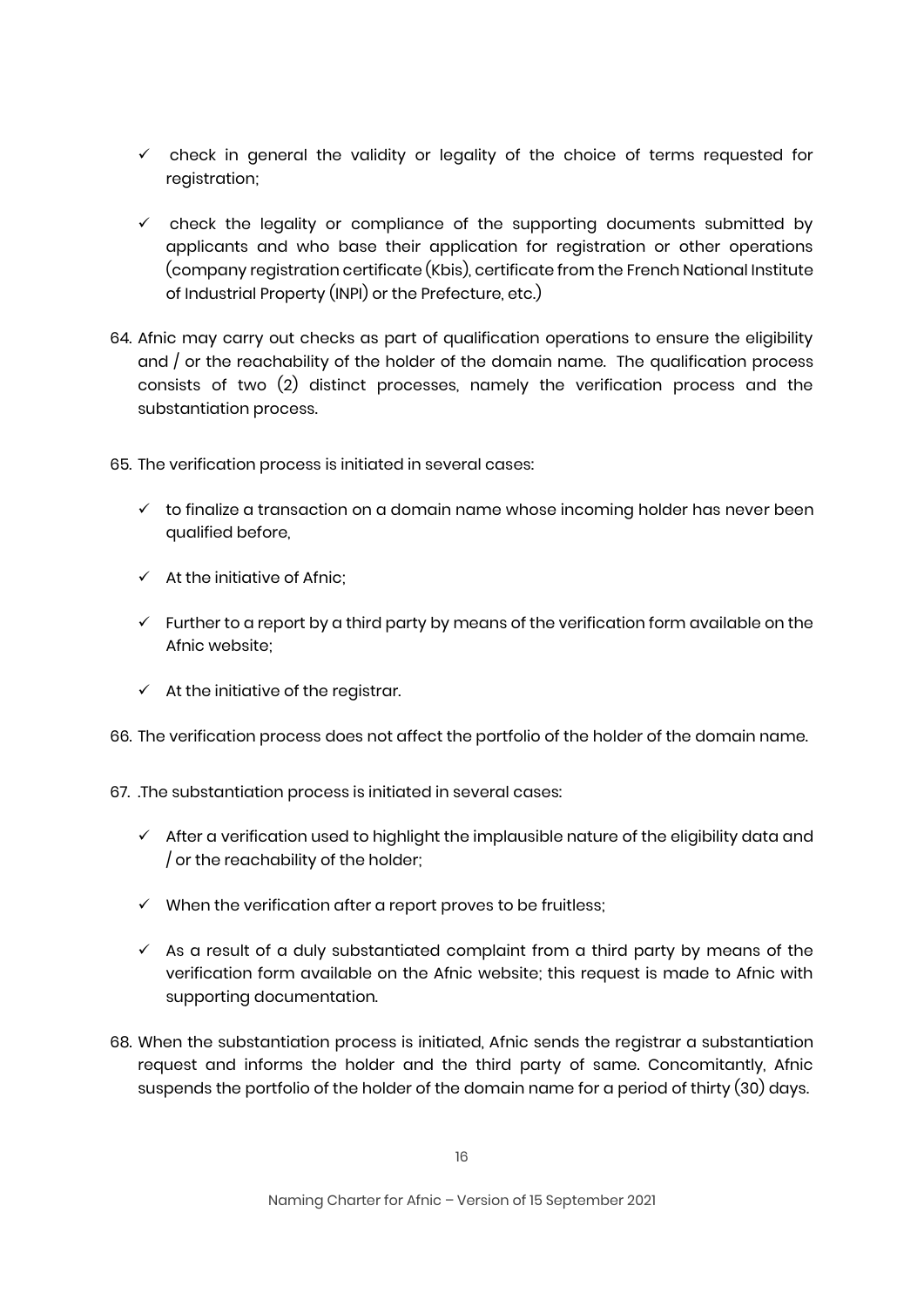- $\checkmark$  If, after this period, there is no evidence to conclude that the holder complies with the eligibility and reachability rules, Afnic informs the registrar, the holder and the third party, and blocks the holder's portfolio for a maximum period of thirty (30) days.
- $\checkmark$  If, after this period, there is no evidence to conclude that the holder complies with the eligibility and reachability rules, Afnic informs the registrar, the holder and the third party, and deletes the holder's portfolio.
- 69. The situation can be rectified at any time by sending supporting evidence, in which case, Afnic terminates the current procedure and informs the holder and the third party.

# **Article 3.3 - Responsability of the Registry**

- 70. Pursuant to the French Electronic Communications and Telecommunications Act, a domain name is registered under the responsibility of the applicant; for this reason, Afnic cannot be held liable by virtue of the registration and / or use of a domain name, or for any direct or indirect damage caused by same.
- 71. Similarly, a domain name is registered on the basis of statements made by the applicant; for this reason, Afnic cannot be held liable for any erroneous, false, or misleading information or omissions in the **[Whois](https://www.afnic.fr/en/domain-names-and-support/everything-there-is-to-know-about-domain-names/find-a-domain-name-or-a-holder-using-whois/)** database.
- 72. Similarly, Afnic cannot be held liable for any temporary inability to access the "Whois" database, or for modifications or deletions to same caused by a force majeure, a fortuitous event, fraud, or when it has been provided with inexact information.
- 73. Afnic only has a simple right to use the "Whois" database, the government owning all the rights to the database. However, Afnic reserves the right to initiate any proceedings of any nature whatsoever to protect the "Whois" database against fraudulent use.
- 74. Afnic is bound by no obligation to provide advice either to applicants, registrars or third parties.
- 75. In accordance with the terms and conditions of the French Electronic Communications and Telecommunications Act, the allocation of domain names is provided by the Registry through registrars. Consequently, Afnic may not be considered to be an "intermediary" or playing such a role, and cannot be held liable for any relations of whatever kind between the Registrar and its customers (applicants or holders).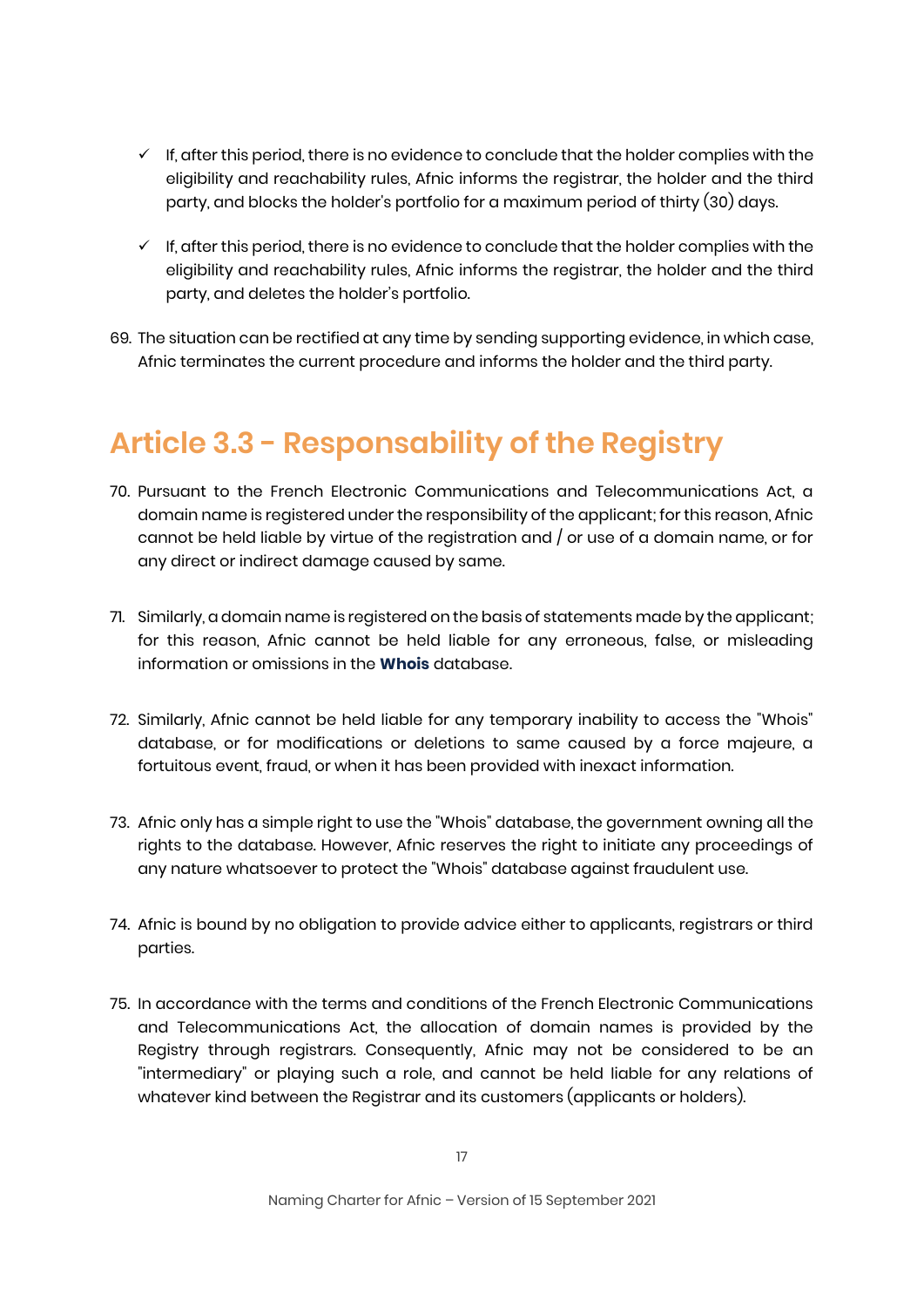- 76. These provisions do not preclude the possibility of Afnic to contact the holder and / or the administrative contact of a domain name in the special cases mentioned in the naming policy (e.g. Alternative dispute resolution procedures, orphan domain names, etc.).
- 77. Afnic may in no way be held liable for any relations whatsoever between the domain name holder and the administrative contact.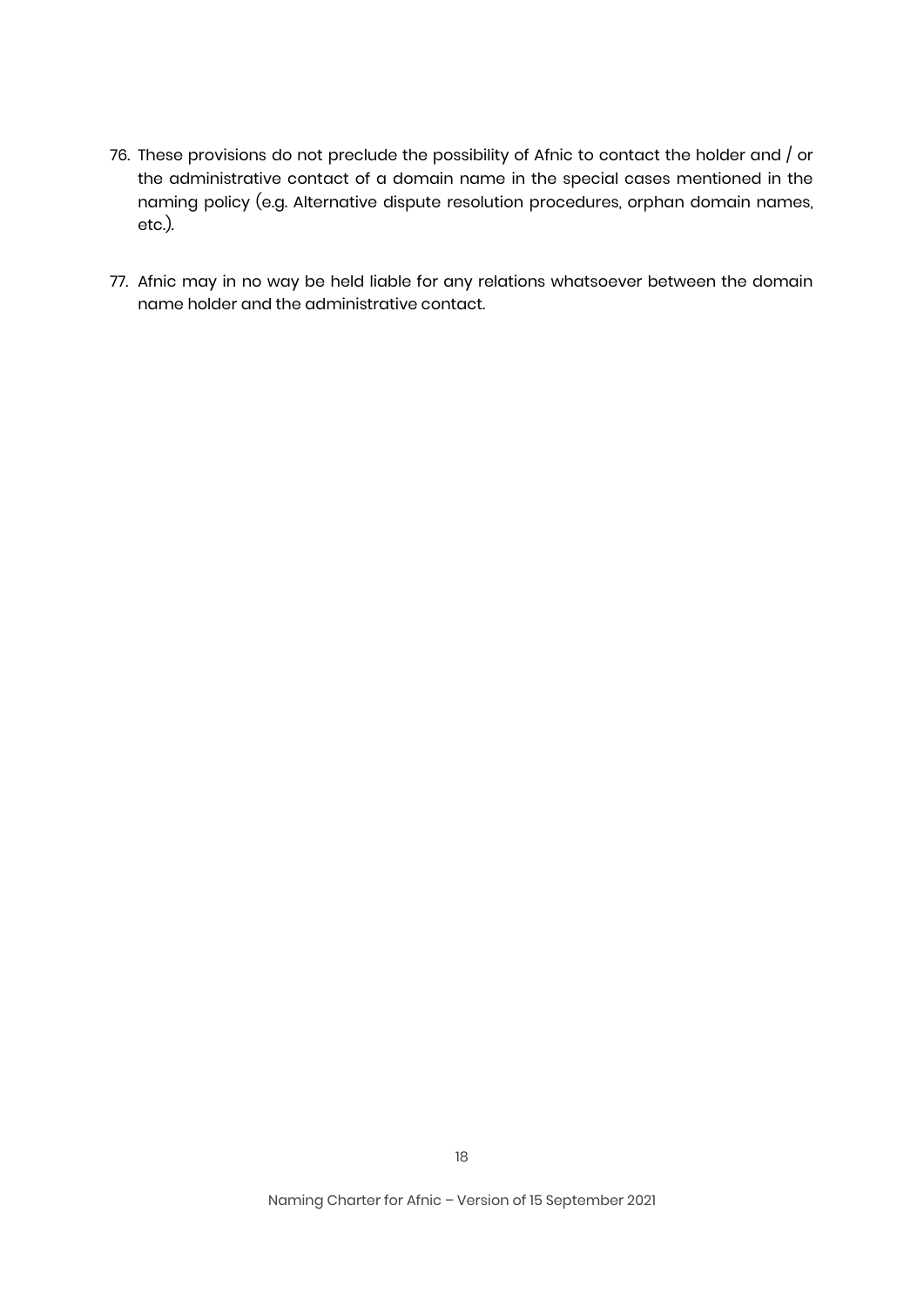# **Chapter 4 - Registrars**

### **Article 4.1 - Role of Registrars**

- 78. Applications to carry out transactions are necessarily processed by a registrar, which acts as an intermediary between the applicant or registrant and Afnic.
- 79. The term "registrar" refers to corporate entities which, as part of a registration contract concluded with Afnic, provide registration services for domain names.
- 80. The individual or corporate entity that wishes to register a domain name or make any change to a domain name must choose a registrar from among the accredited registrars on a list maintained by Afnic on its website.
- 81. For each application, the registrar provides Afnic with the items of information required to process the request.

### **Article 4.2 - Accreditation of Registrars**

- 82. Any person wishing to act as a registrar for domain names within the scope of the mission entrusted to Afnic must be accredited for each top level domain in question..
- 83. This accreditation is issued by Afnic in accordance with non-discriminatory and transparent rules under the accreditation policy published on the Afnic website.
- 84. The purpose of accreditation is to ensure that the registrar meets the essential requirements necessary to meet its obligations as laid down by the French Electronic Communications and Telecommunications Act.
- 85. Accreditation is issued by the Afnic only on the basis of information provided by the registrars.
- 86. Accreditation cannot therefore be construed as a guarantee or a quality mark of the activities of the Registry.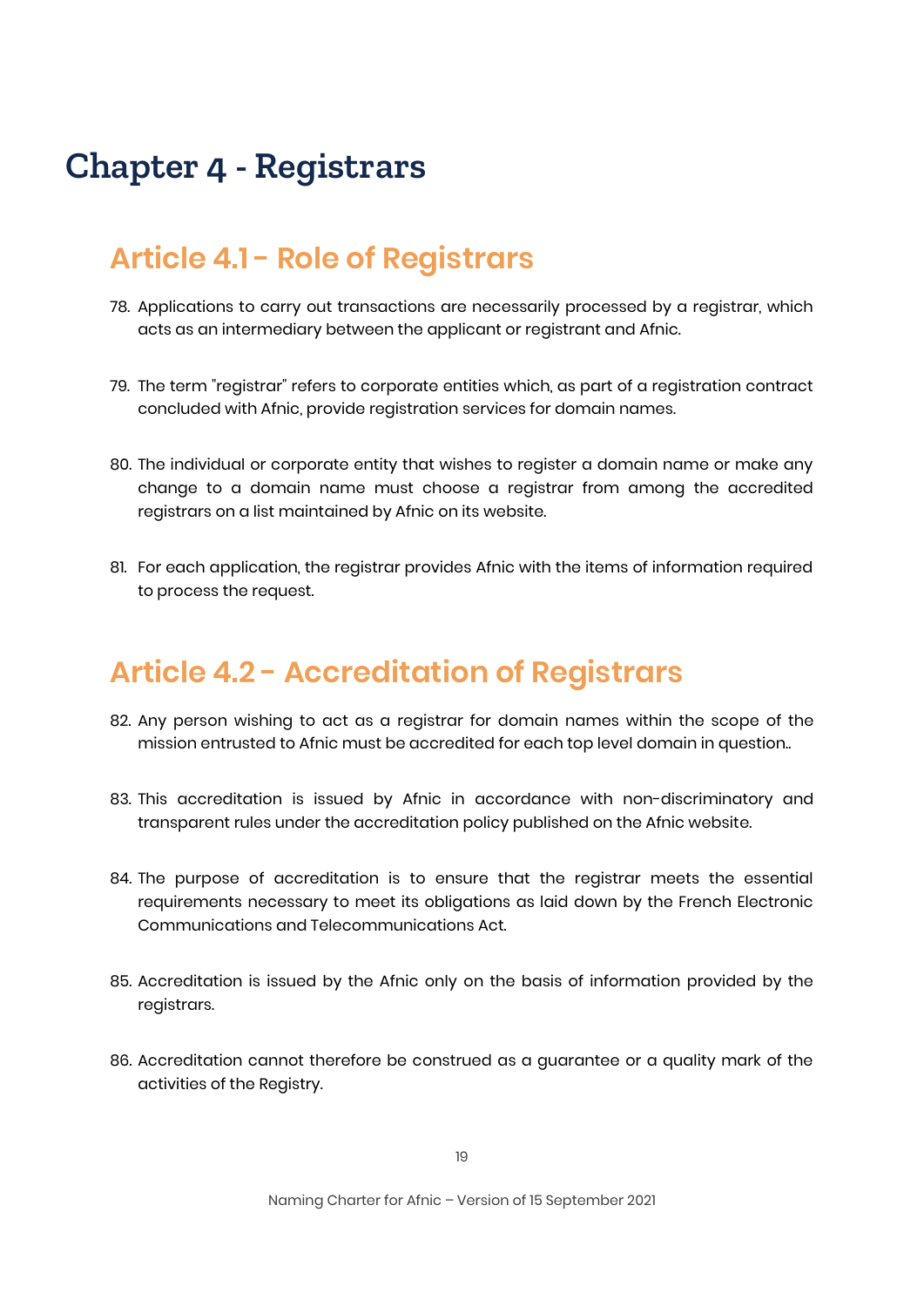# **Article 4.3 - Responsability of Registrars**

87. The registrar is solely responsible for:

- $\checkmark$  the relationship it has with its customers;
- $\checkmark$  any third party claims in respect of one or more domain names;
- $\checkmark$  the correct technical processing of the transaction request to be sent to Afnic, the entry of the data corresponding to the registrant's choices, especially in terms of personal information, and for forwarding that data to Afnic;
- $\checkmark$  meeting the verification requests and activities sent to it by Afnic;
- $\checkmark$  complying with the registrant's wishes, with particular respect to protecting their personal information.

88. Afnic cannot be held responsible for the actions of the registrar.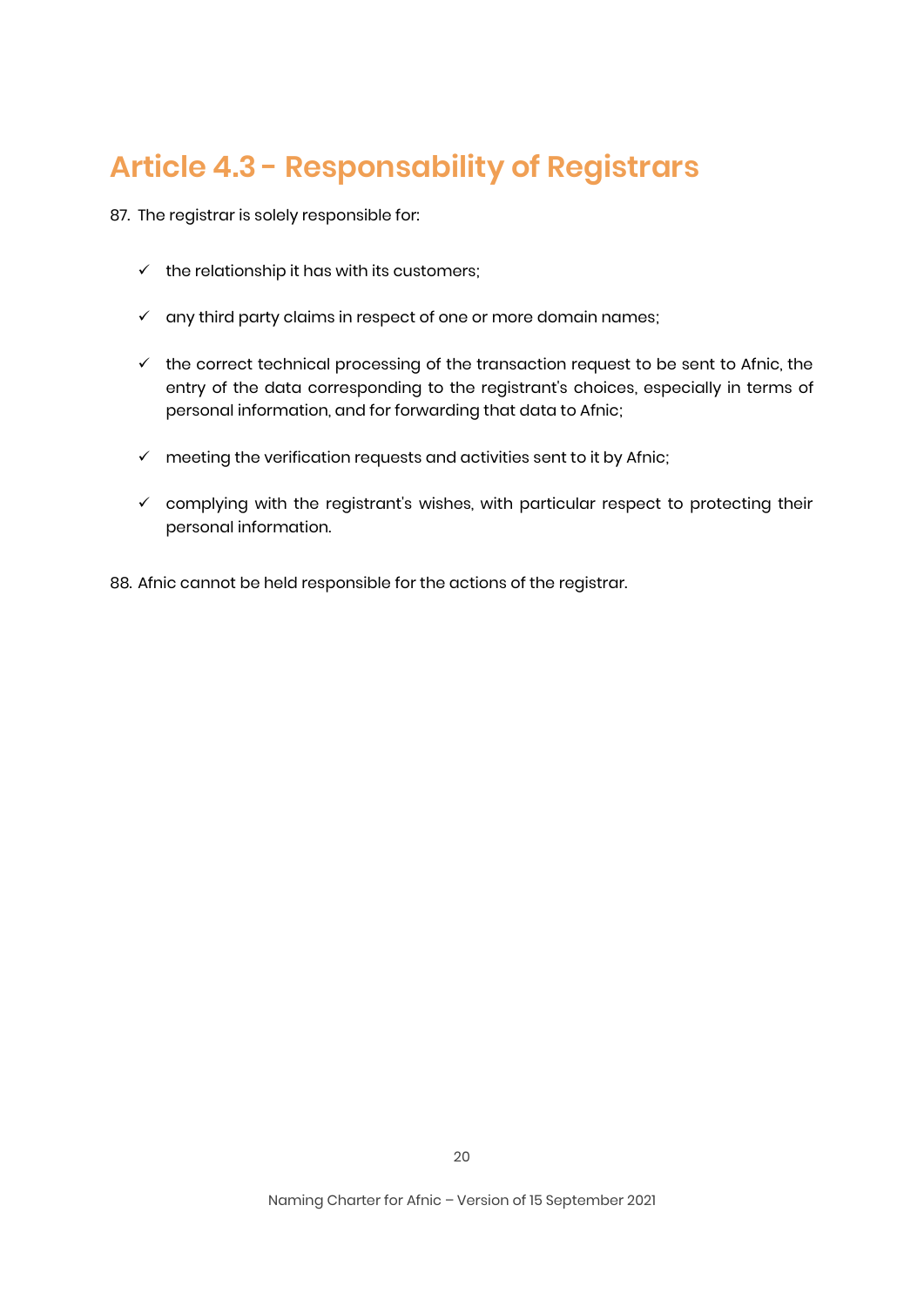# **Chapter 5 - Rules relating to the holder of the domain name**

# **Article 5.1 - Eligibility of the holder of a domain name**

- 89. Any individual residing and any legal entity having its headquarters or principal place of business as specified below may apply to register or renew a domain name in each of the top-level domains:
	- $\checkmark$  within the territory of one of the member states of the European Union;
	- $\checkmark$  within the territory of the following countries: Iceland, Liechtenstein, Norway, and Switzerland.
- 90. The domain name holder and the administrative contact must be reachable.
- 91. As such, both the holder and the administrative contact must provide details of a valid telephone number and e-mail address, including accurate information to establish their identities. While the domain name is active, they must ensure that such information is kept up-to-date at all times through their Registrar.

# **Article 5.2 - Administrative and technical contact**

- 92. The domain name holder must designate an "administrative contact" on the registration application and maintain that contact throughout the duration of the domain name.
- 93. The administrative contact may be the actual registrant or a designated third party (individual or corporate entity), including the Registrar.
- 94. If the administrative contact is not the holder, the said contact will not have any rights over the domain name.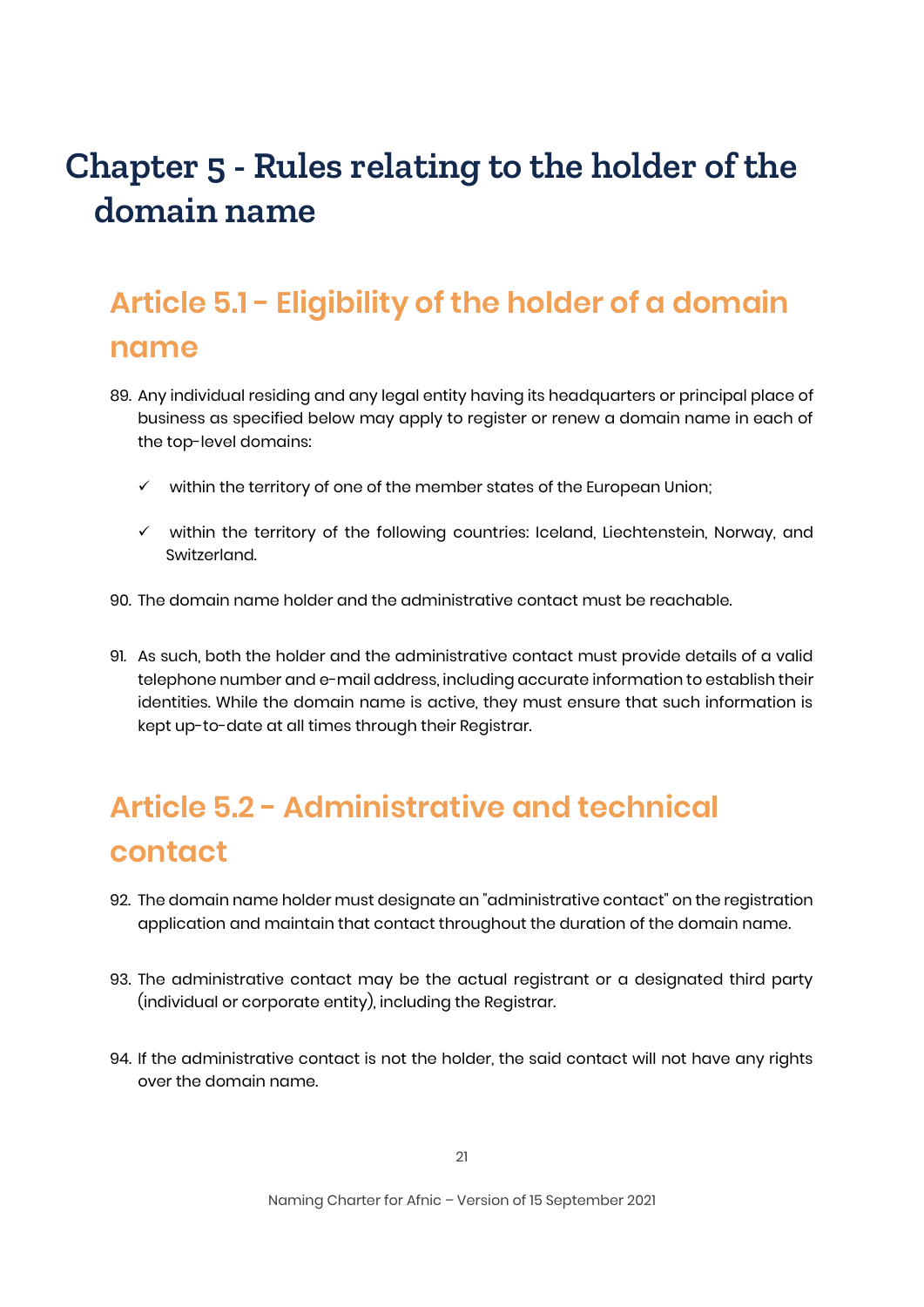- 95. The same eligibility rules applicable to the holder apply to the administrative contact.
- 96. The domain name holder must designate a "technical contact" on the registration application and maintain that contact throughout the duration of the domain name.
- 97. The technical contact may be the Registrar chosen by the holder when registering the domain name.
- 98. The administrative and/or technical contacts are liable to be contacted and/or informed of any transactions affecting the domain name.

# **Article 5.3 - Responsability of the holder**

- 99. Pursuant to the French Electronic Communications and Telecommunications Act, the registration and renewal of domain names is done on the basis of statements made by the applicant and under its responsibility
- 100.The holder shall be solely liable for the registration, use and operation of the domain name.
- 101. Applicants, particularly individuals, are responsible for taking all necessary measures to comply with the terms and conditions of the Naming Policy and for duly taking account of the information received from Afnic or the Registrar in any form whatsoever (manual, online information, contractual information, FAQ, newsletters, etc.).
- 102. The registrant is held to choose a provider accredited by Afnic. Afnic cannot be held responsible for false information or misleading statements.
- 103. The registrant shall hold Afnic harmless against any third-party claims, complaints, actions, and objections arising from or in connection with any domain name rights, registrations, uses, or transmissions of domain names.
- 104.Consequently, the registrant will be liable for the costs of any damages awarded against Afnic further to litigation, preliminary proceedings, or any other claims, including the costs incurred in defending its interests and counsel fees.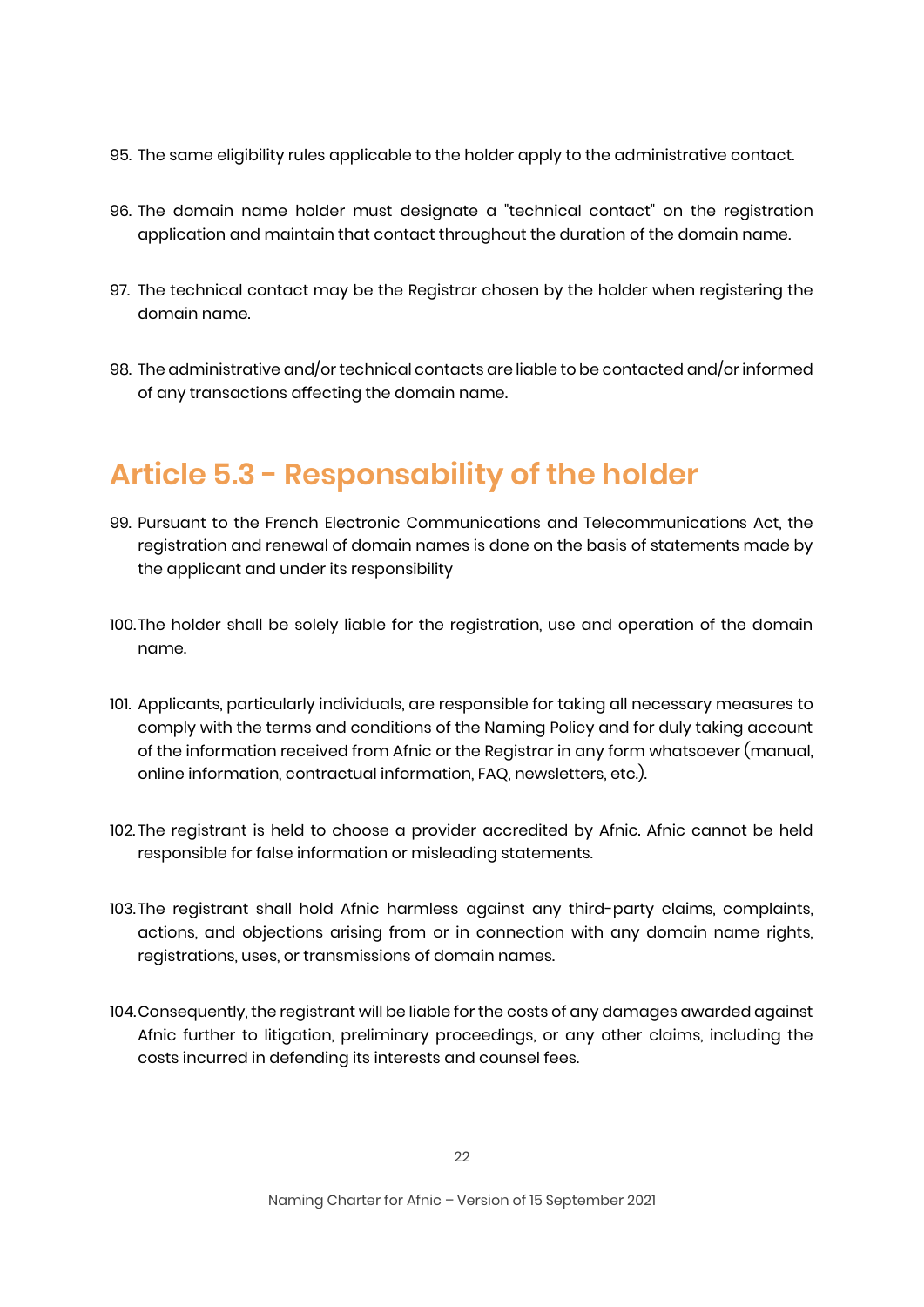# **Chapter 6 – Transactions on a domain name**

#### **Article 6.1 - Lock domain name**

- 105.The holder may request its registrar to benefit from the "domain name protection" (registry lock) option.
- 106.This option prevents any intervention on the domain name without obtaining the prior confirmation of the registrar and/or the holder of the domain name.
- 107. This option does not hinder any domain name suspension, blocking and compulsory transfer operation required further to a court order, extra-judicial decision or unsuccessful verification procedure as defined below.

#### **Article 6.2 - Suspending a domain name**

108.A domain name may be subject to a suspension procedure in the following cases::

- $\checkmark$  a court decision ordering the suspension of the domain name and meeting the terms and conditions stipulated in the article entitled "Legal procedure";
- $\checkmark$  the opening of an Alternative Dispute Resolution procedure managed by Afnic;
- $\checkmark$  the opening of a verification procedure as referred to in the article "Powers of the Registry".
- 109.No application for the suspension of transactions on a domain name will be entertained in any circumstances other than those described above.
- 110. The suspension of a domain name may lead to the cancellation of all the transactions currently being processed by Afnic and the corresponding tickets, preventing any future transaction request concerning the domain name.
- 111. This does not affect the operation of the domain name.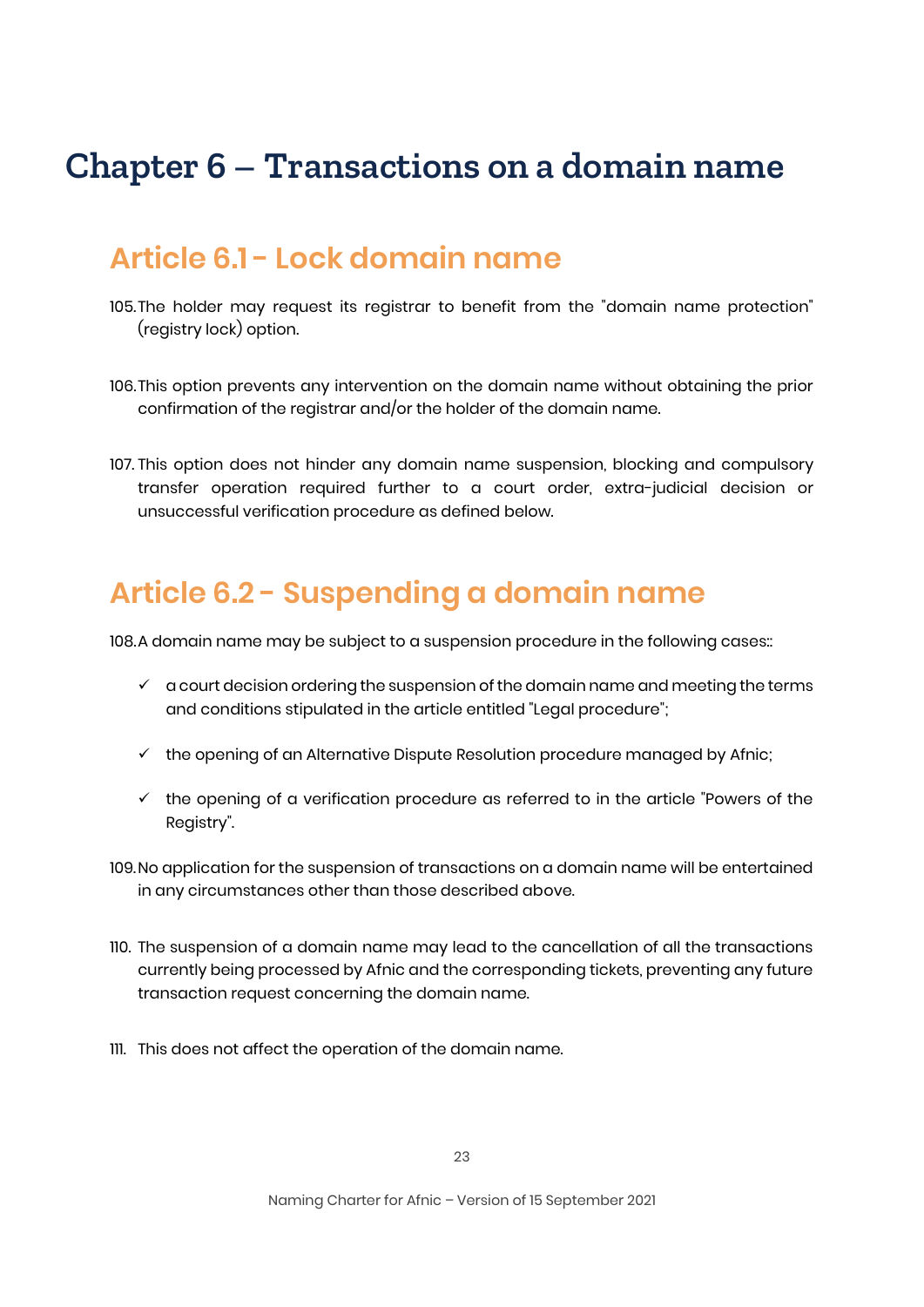# **Article 6.3 - Blocking a domaine name**

- 112. A domain name may be subject to a blocking procedure, with a maximum duration of three months renewable once, in the following cases:
	- $\checkmark$  a court decision ordering the blocking of the domain name and meeting the terms and conditions stipulated in the article entitled "Legal procedure";
	- $\checkmark$  a verification procedure as referred to in the article "Powers of the Registry";
	- $\checkmark$  on the order of the administrative authority responsible for competition and consumer affairs pursuant to section 2c) of Article L. 521-3-1 of the Consumer Code;
	- $\checkmark$  when the domain name is an orphan.
- 113. No application to block a domain name will be entertained in any circumstances other than those described above.
- 114. The blocking of a domain name may lead to the cancellation of all the transactions currently being processed by Afnic and the corresponding tickets, preventing any future transaction request concerning the domain name.
- 115. This makes the domain name inoperative.

# **Article 6.4 -Voluntary transfer**

- 116. Domain names can be transferred, subject to compliance with the Naming Policy.
- 117. Prior to any voluntary transfer operation, Registrars must collect the agreement of both parties involved.
- 118. In the event of liquidation or any other collective insolvency proceedings, the designated administrator has sole authority to provide this agreement.

# **Article 6.5 -Compulsory transfer**

119. Afnic carries out compulsory transfers of domain names further to:

 $24$ 

Naming Charter for Afnic – Version of 15 September 2021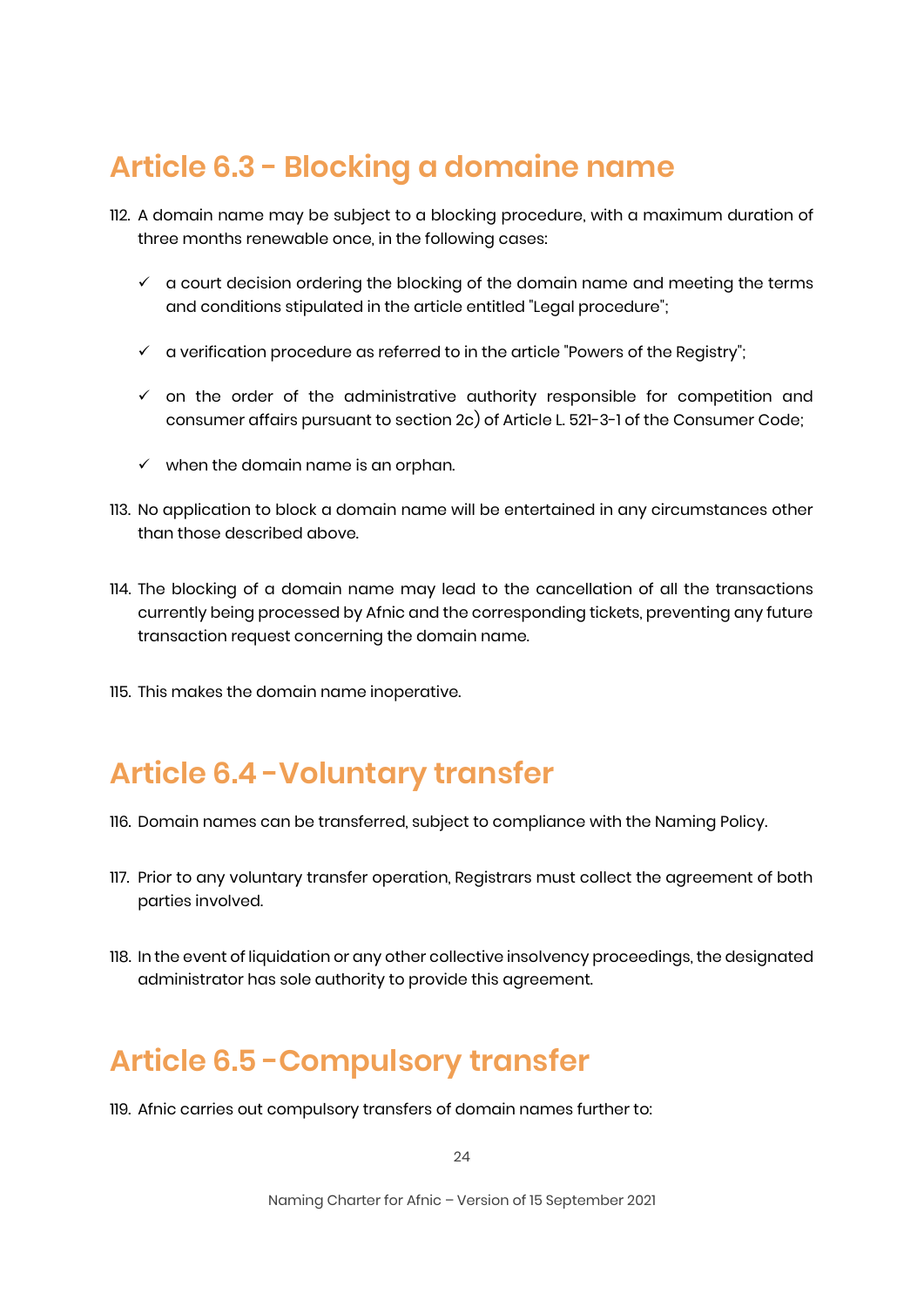- $\checkmark$  A transfer decision taken as part of alternative dispute resolution proceedings managed by Afnic;
- $\checkmark$  a court decision ordering the transfer of the domain name and meeting the terms and conditions stipulated in the article entitled "Legal procedure";
- $\checkmark$  an order to the competent authority by the administrative authority responsible for competition and consumer affairs pursuant to section 2c) of Article L. 521-3-1 of the Consumer Code;
- $\checkmark$  a corporate operation (merger, demerger, etc.) if the original holder is no longer able to carry out a voluntary transfer;
- $\checkmark$  a situation where the original holder is no longer able to carry out a voluntary transfer and a legal or commercial link is established between the original holder and the new holder.
- 120. The compulsory transfer procedure implies that the new registrant in whose favor the decision has been awarded will carry out all the formalities in respect of Afnic and comply with the identification and eligibility checks.
- 121. Insofar as the new registrant is responsible for all technical and administrative fees incurred by a compulsory transfer, the new registrant will be liable for recovering such costs from the former registrant if necessary.

# **Article 6.6 - Changing Registrar**

- 122. Registrants may change Registrar in accordance with the contractual obligations binding both parties.
- 123. Registrants are free to choose a new Registrar, which will then deal with the necessary formalities.
- 124. The new Registrar must ensure that the change in no way affects ownership of the domain name.

### **Article 6.7 - Orphan domain names**

125. If a Registrar is no longer under contract with Afnic for any reason whatsoever, including:

25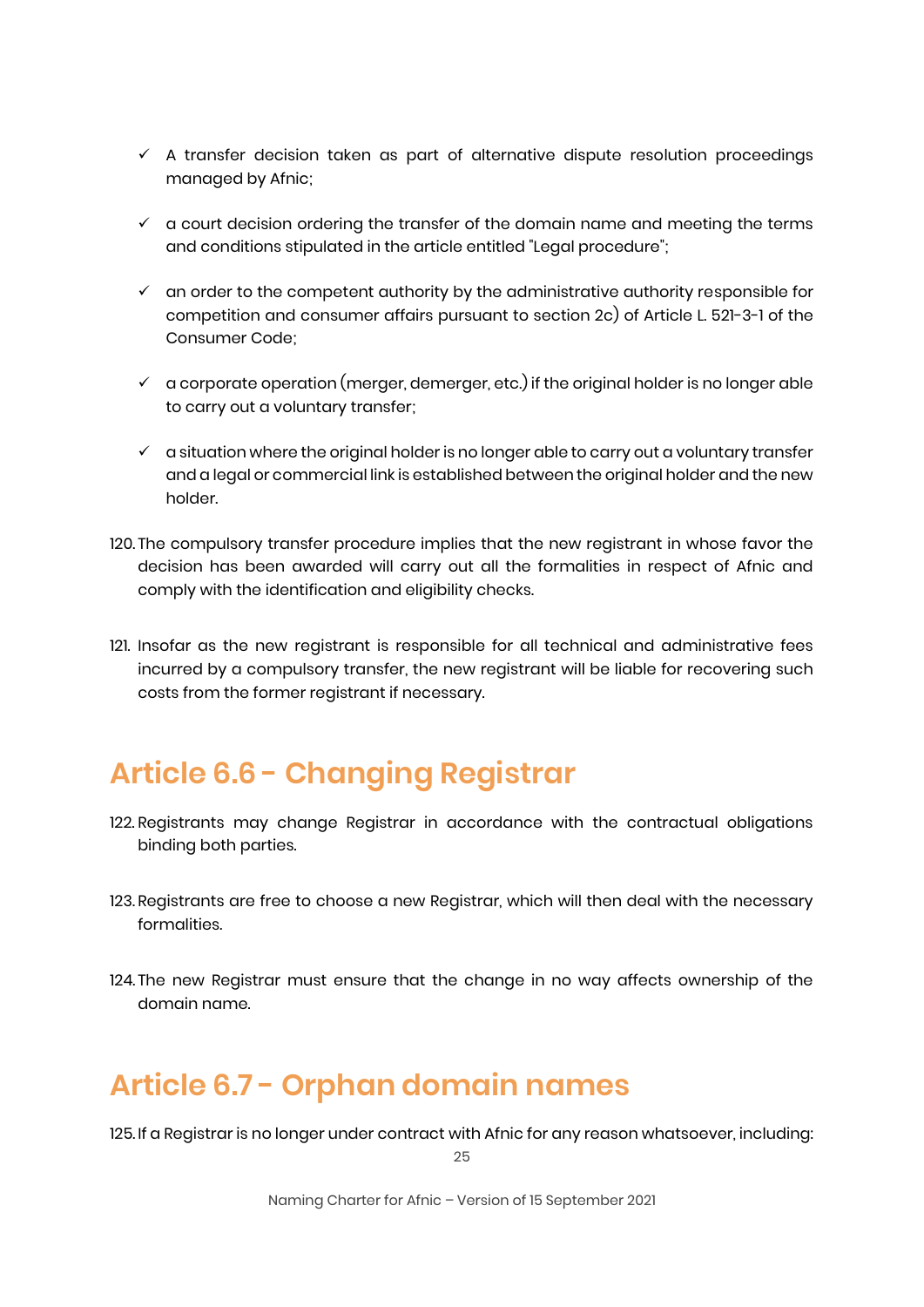- $\checkmark$  Failure to renew its registration agreement with Afnic;
- $\checkmark$  collective insolvency proceedings;
- $\checkmark$  trading in the domain concerned has ceased;
- $\checkmark$  Termination of the registration agreement with Afnic, irrespective of the reason;

the domain names administered by the said Registrar will be considered to be "orphan domain names", and registrants must choose a new Registrar.

- 126. The Registrar is responsible for notifying its customers and registrants of same beforehand.
- 127. If the Registrar fails to comply, Afnic will notify the registrant and, if necessary, the administrative contact of the need to change Registrar according to the provisions of the Procedures Manual.
- 128. This measure shall not be construed as an obligation upon Afnic to provide a surveillance and vigilance service, but merely as a service provided under exceptional circumstances.

# **Article 6.8 - Deleting a domain name**

129. A domain name may be deleted:

- $\checkmark$  At the request of the registrar;
- $\checkmark$  further to a court decision ordering the deletion of the domain name and meeting the terms and conditions stipulated in the article entitled "Legal procedure";
- $\checkmark$  further to a transfer decision taken as part of Alternative Dispute Resolution proceedings managed by Afnic;
- $\checkmark$  on the order of the administrative authority responsible for competition and consumer affairs pursuant to section 2c) of Article L. 521-3-1 of the Consumer Code;
- $\checkmark$  after an unsuccessful verification procedure as referred to in the article "Powers of the Registry";
- $\checkmark$  After an "orphan domain name" procedure as referred to in the article entitled "Orphan domain names".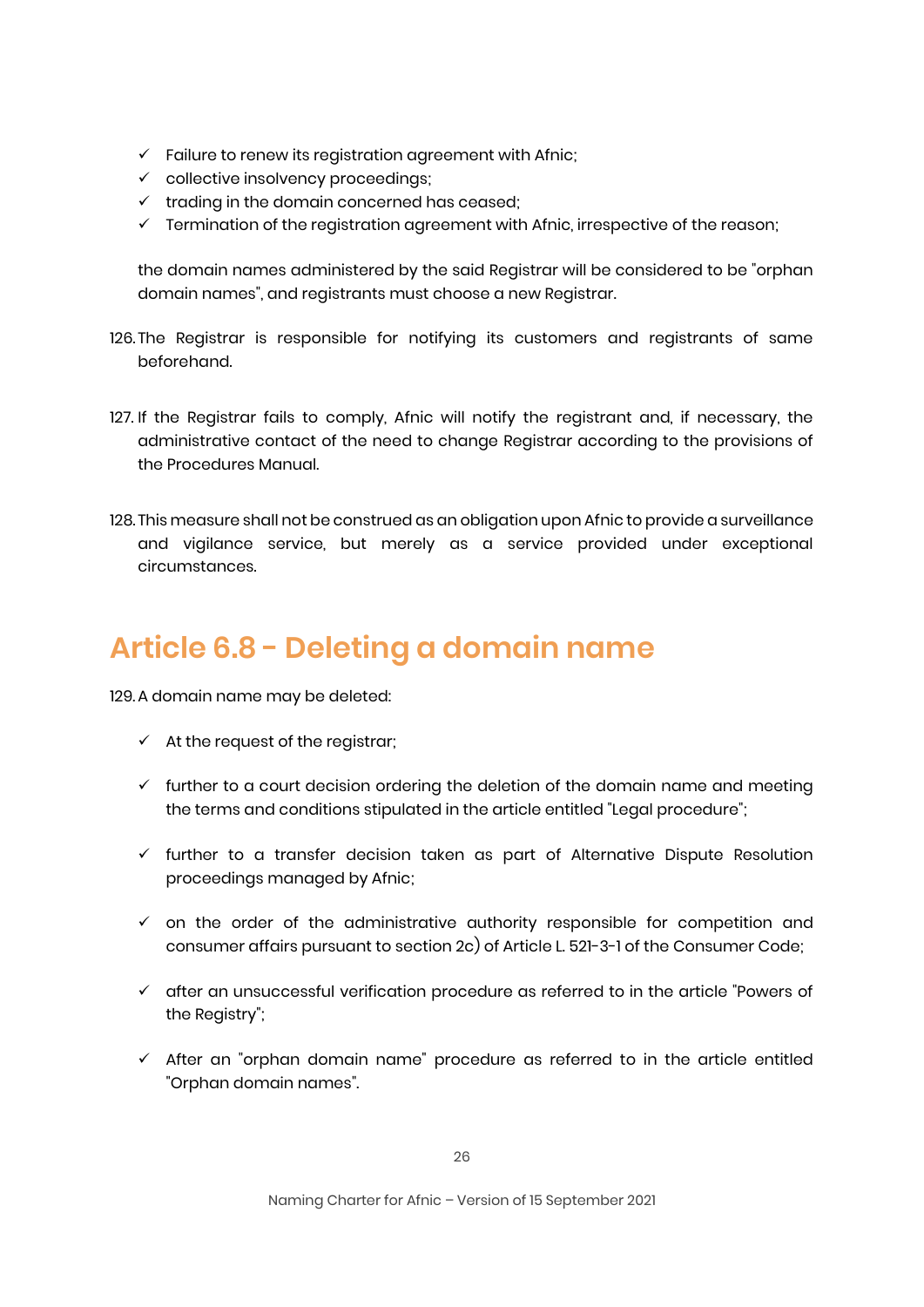- 130.No application for deletion will be entertained in any circumstances other than those described above.
- 131. Deletion becomes irreversible when the redemption period allowed for domain names deleted at a registrar's request has elapsed.
- 132. During the redemption period, the domain name can be reactivated with the same configuration.
- 133. There is no lead-time for the Restore operation in cases where deletion occurs after an unsuccessful verification procedure as part of the substantiation process referred to in the article entitled "Powers of the Registry".
- 134.Once deleted, the domain name re-enters the public domain and can be registered by a new applicant.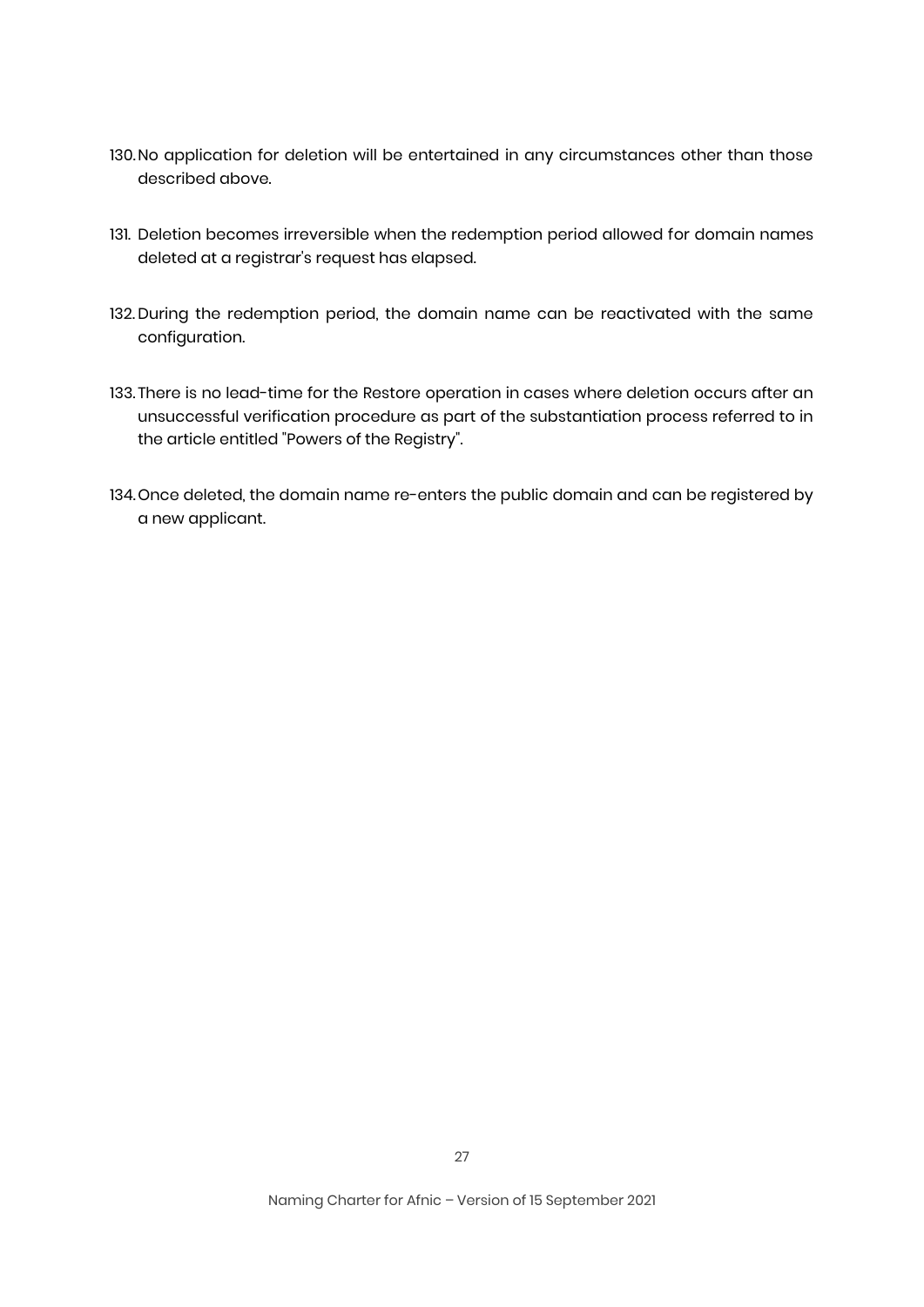# **Chapter 7 – Dispute resolution**

135.As part of the resolution of disputes relating to domain names, Afnic may only intervene pursuant to a decision handed down after legal proceedings or as part of an Alternative Dispute Resolution procedure managed by Afnic.

# **Article 7.1 - Legal proceedings**

- 136.Afnic is in no way party to judicial proceedings relating to the domain names for which it is responsible.
- 137. Since Afnic does not have the authority to take precautionary measures, they can only be implemented further to a court order taken to meet the requirements of this article.
- 138.It is therefore the sole responsibility of the third parties concerned to take all the appropriate measures to stop any violation they claim to infringe their rights.
- 139. Since Afnic is required to implement a court order taken as a result of legal proceedings, it is useless for it to intervene or to ask it to intervene in such proceedings. This being said, Afnic reserves the right to initiate a request for abuse of process as and when required, and to seek reimbursement of the expenses incurred by same.

140.Afnic satisfies this requirement under the following conditions:

- $\checkmark$  After either party has notified Afnic, by bailiff, of an interim court decision in pursuance of Article 514 of the French Code of Civil Procedure and justification that the party has been notified of the decision;
	- (Or)
- $\checkmark$  After the earliest petitioner has notified Afnic, by bailiff, of an interim court decision in pursuance of Article 515 of the French Code of Civil Procedure and substantiation that the party has been notified of the decision, and upon presentation of any warranty ordered by the judge in pursuance of Article 517 of the French Code of Civil Procedure;

(Or)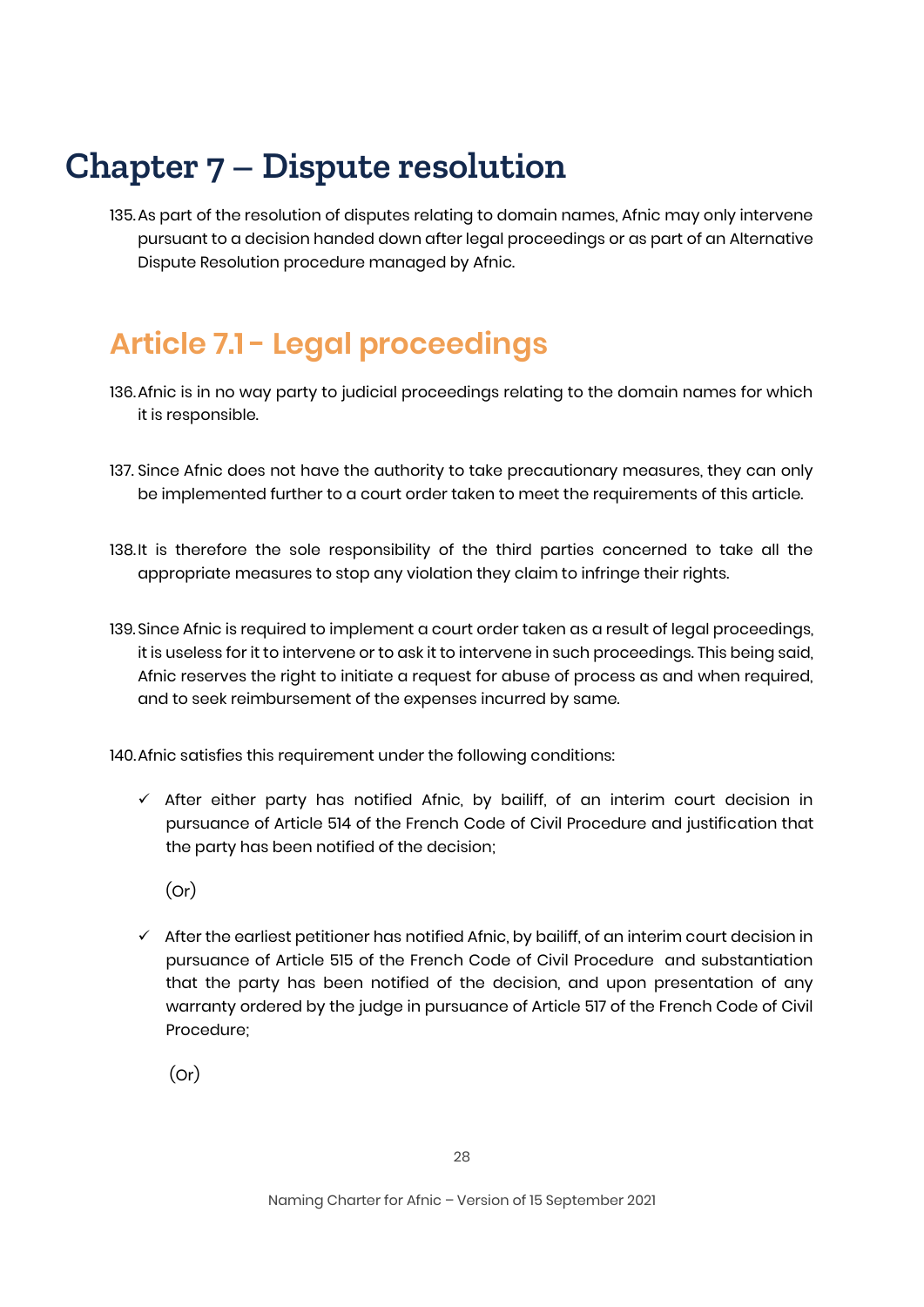- $\checkmark$  After the earliest petitioner has notified Afnic, by bailiff, of a final court decision that has the force of res judicata, pursuant to Article 500 of the Code of Civil Procedure, and with due substantiation. For example, the substantiation may comprise the forwarding of a certificate of non-recourse or of the appeal decision.
- 141. Afnic can respond to requests that fail to comply with these conditions and shall not be bound by letters, copies of summons or subpoena sent by applicants.
- 142. Should a decision applied by Afnic be reformed (further to withdrawal, appeal, reversal of judgment, etc.), Afnic will apply the new decision under the same conditions of service as set out above.
- 143.Afnic shall not be held liable on any grounds whatsoever for the operations it performs pursuant to a court decision, or to a handed down as part of a Syreli procedure, and the applicant shall hold Afnic harmless against any claims.

# **Article 7.2 - Alternative Dispute Resolution Procedures**

- 144.The holder of a domain name unreservedly undertakes to comply with the alternative disputes resolution procedures for resolving disputes managed by Afnic, namely the Syreli and the EXPERT alternative dispute resolution procedures.
- 145.The alternative disputes resolution procedures as approved by the Order dated 14 March 2016 is available on **[the Afnic website](https://www.afnic.fr/en/domain-names-and-support/resolve-a-dispute/adr-alternative-dispute-resolution/)**.

146.Afnic is not bound by any other alternative dispute resolution procedure.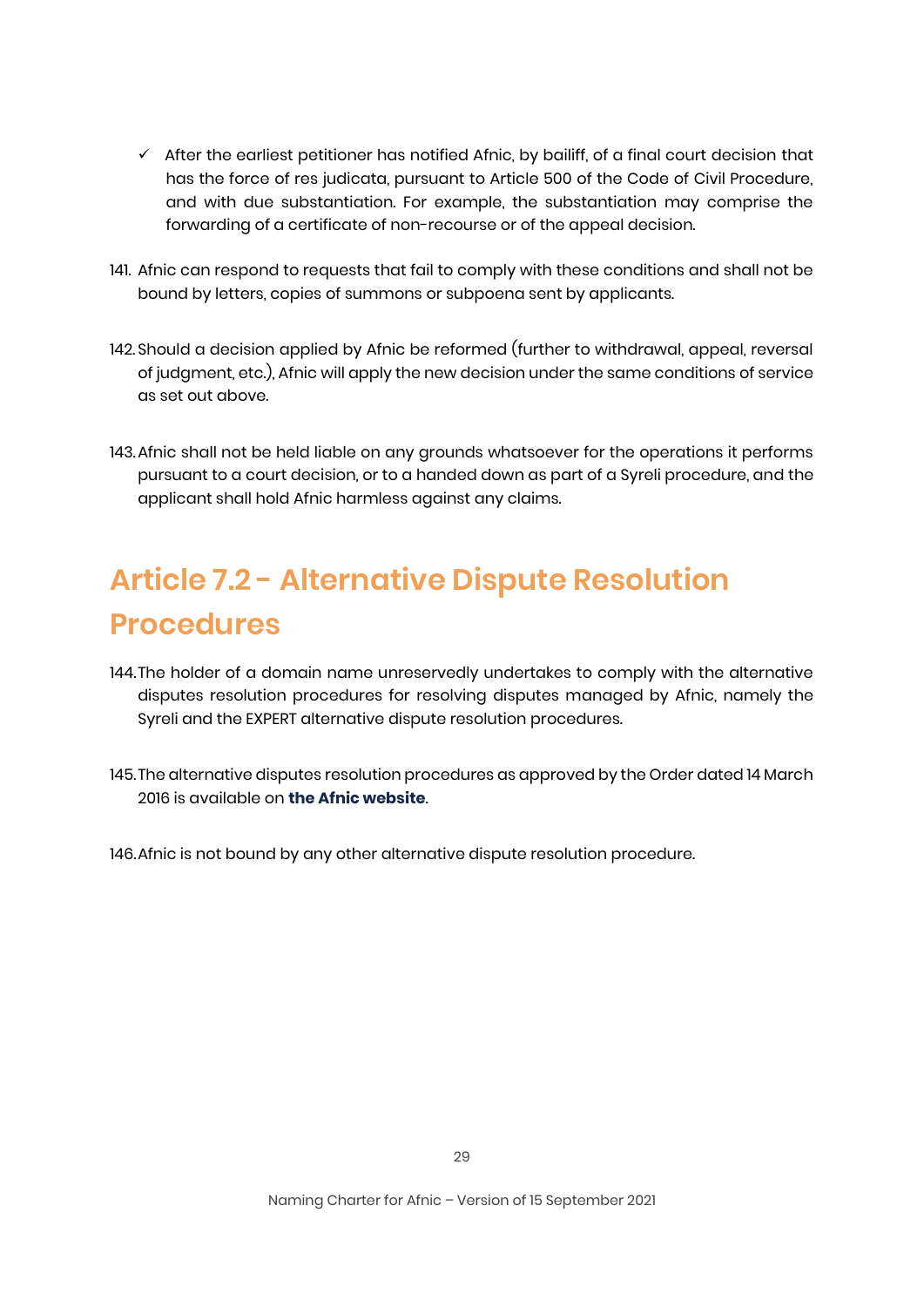# **Chapter 8 - Private information and data**

# **Article 8.1 - Confidentiality**

- 148.The information and documents held or sent to Afnic, other than those available via the Whois database, are considered to be confidential and shall not be disclosed to third parties.
- 149.This provision does not preclude communications ordered by the court or as part of a request by the appropriate authority [the General Directorate for Competition Policy, Consumer Affairs and Fraud Control (DGCCRF), France's data protection authority (CNIL), Tax administration, Customs authorities, etc.).

### **Article 8.2 - Whois database**

- 150.Afnic is in charge of the **[Whois](https://www.afnic.fr/en/domain-names-and-support/everything-there-is-to-know-about-domain-names/find-a-domain-name-or-a-holder-using-whois/)** database, consisting of all the data collected to identify individual and corporate entity domain name holders and domain name registrations.
- 151. Afnic determines the technical conditions for the operation of this benchmark database and for accessing the associated services; the conditions for using the database are defined in the terms of the reference document, entitled "**[Policy for the publication and](https://www.afnic.fr/en/observatory-and-resources/documents-to-consult-or-download/registry-policies/)  [access to information on registrations of domain names under the .fr TLD](https://www.afnic.fr/en/observatory-and-resources/documents-to-consult-or-download/registry-policies/)".**
- 152.However, Afnic shall not be held liable for any technical problems relating the actual operation of the Internet or suspended services arising from cases of force majeure or maintenance operations whether it concerns access to the **[Whois](https://www.afnic.fr/en/domain-names-and-support/everything-there-is-to-know-about-domain-names/find-a-domain-name-or-a-holder-using-whois/)** database.
- 153.Afnic collects from Registrars all types of identification data required to identify individuals or corporate entities that hold domain names.
- 154.The state owns the rights to the Whois database; Afnic has a right to use the Whois database.
- 155.Each day Afnic publishes the domain names it has registered by means of the Whois database.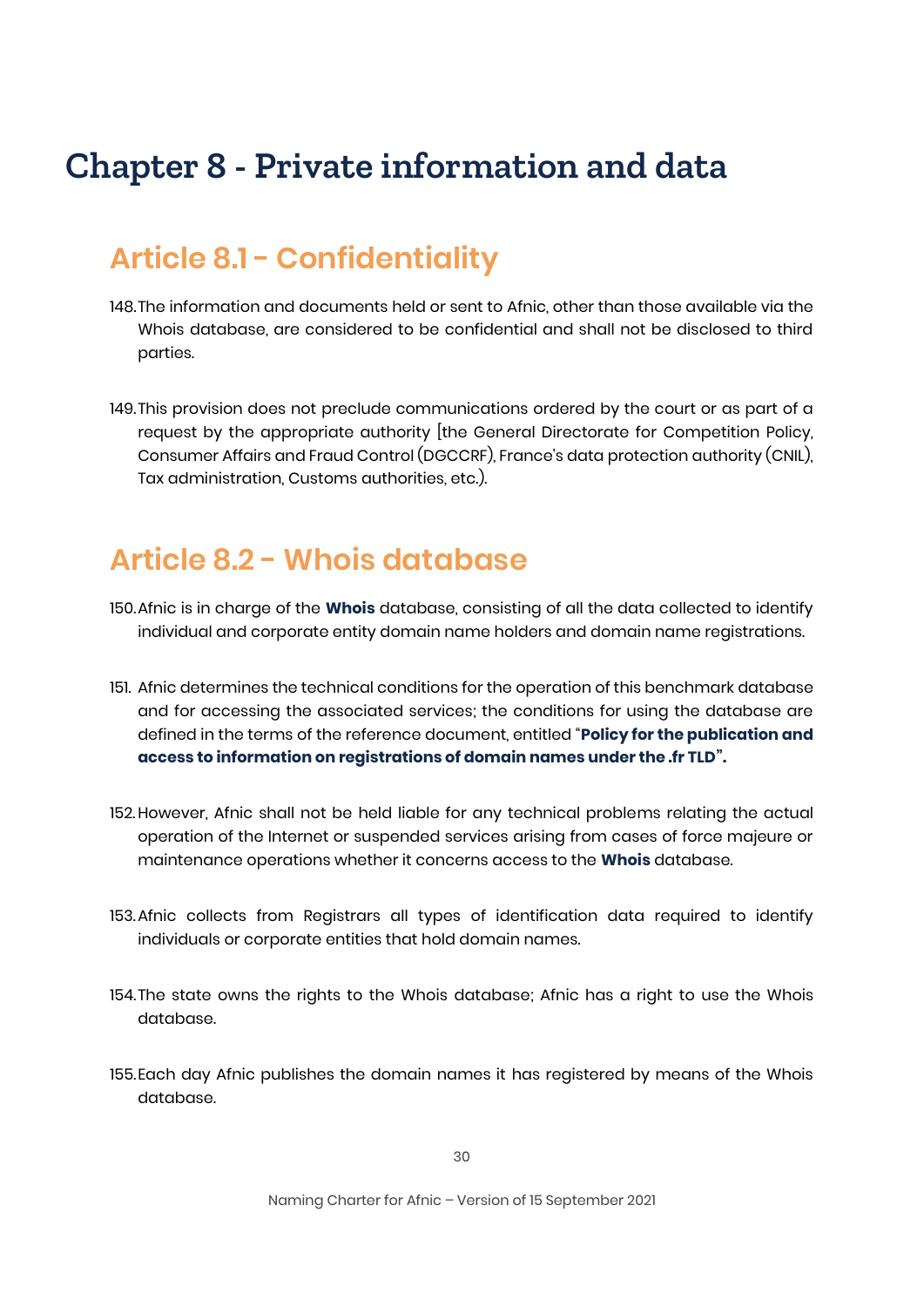- 156.Afnic cannot be held liable for the abusive use by third parties of the identification data that it holds, with particular reference to the data held in the Whois database.
- 157. Afnic reserves the right to enhance the database with information about the status of the domain name or qualification procedures. In this way, when a qualification procedure results in the confirmation of the eligibility and / or reachability of the holder, this is entered on the corresponding holder contact object.
- 158.The registrar can also input the Whois database at any time and make an entry on the holder contact object confirming the eligibility and / or its reachability of its client.
- 159.Entries made by Afnic to the Whois database do not affect the legality or the compliance of the registration or its renewal.
- 160.Domain names with suspended transactions are identified as such in the Whois database.
- 161. Blocked domain names will be identified as such in the Whois database.

### **Article 8.3 - Personal data**

- 162. The processing of personal data carried out for domain name operations falls under two categories of processing according to their main respective purposes:
	- $\checkmark$  The processing of personal data by the Registrar for the provision of services on the domain names;
	- $\checkmark$  The processing of personal data by Afnic for the administration of the naming zone in question.
- 163. It is up to both Afnic and the registrar to comply with the provisions resulting from the regulations in force applicable to the processing of personal data and, in particular, Regulation (EU) 2016/679 of the European Parliament and the Council of 27 April 2016 applicable from 25 May 2018 (hereinafter "the European Data Protection Regulation" or "GDPR"), with particular respect to their relations with applicants or registrants of domain names.
- 164.Afnic and the registrar are each the data controllers for the processing they perform. Each is the recipient of personal data processed by the other for the purposes of its own processing operations.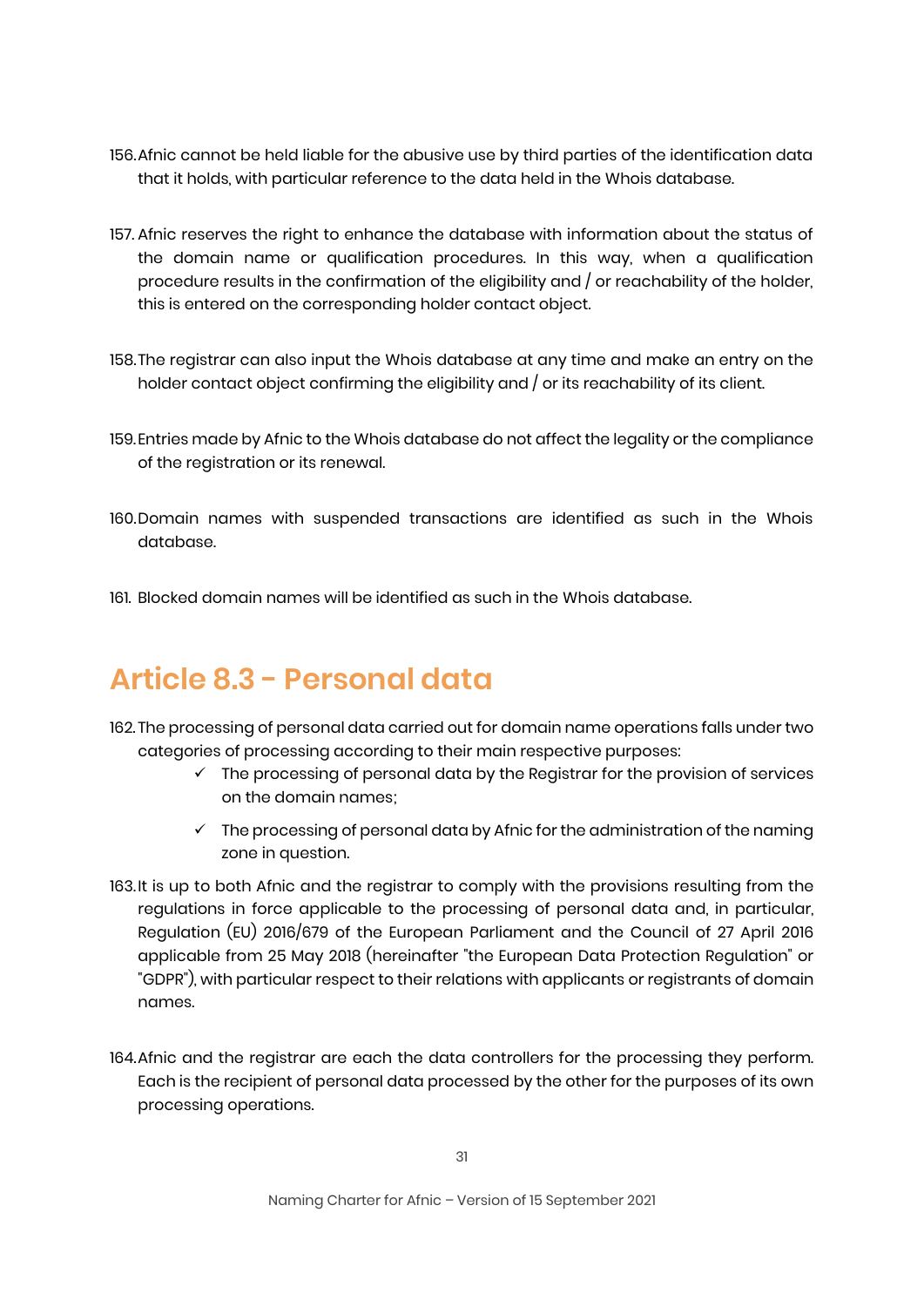- 165.The persons concerned by processing have personal rights (access, rectification, opposition, etc.) that they can exercise with Afnic or the registrar as the case may be. Afnic or the registrar facilitates the exercise of these rights for the persons concerned.
- 166.The personal rights and the methods with which they are exercised are described by Afnic or the registrar on their respective websites with regard to the processing for which they are responsible.
- 167. Both Afnic and the registrar provide data subjects, by all relevant means and media, with information and communications on their respective processing of personal data in clear and simple terms guaranteeing the processing is fair and transparent.

# **Article 8.4 - Restricted information**

- 168.The very relevance of the "Whois" database is such that all the information relating to domain name registrants, administrative and technical contacts, whether they are individuals or corporate entities, must be distributed online and be available to everyone.
- 169.In compliance with the request of the France's data protection authority (CNIL) and according to GDPR, when a domain name is registered by an individual, the registrant may opt by default for the "restricted distribution" option.
- 170. When this option is chosen, no personal data (name, address, telephone, fax, and e-mail address) is distributed online within the Whois database, except for technical information only (technical contact - Registrar details and DNS servers).
- 171. In the case of registration by an individual, the "restricted information" option does not apply to the technical contact.
- 172. However, the administrative contact may be contacted by e-mail, but his or her details are not disclosed.
- 173. The "restricted information" option is limited to .fr and .nom.fr domain names (currently closed to registration) registered by an individual registrant.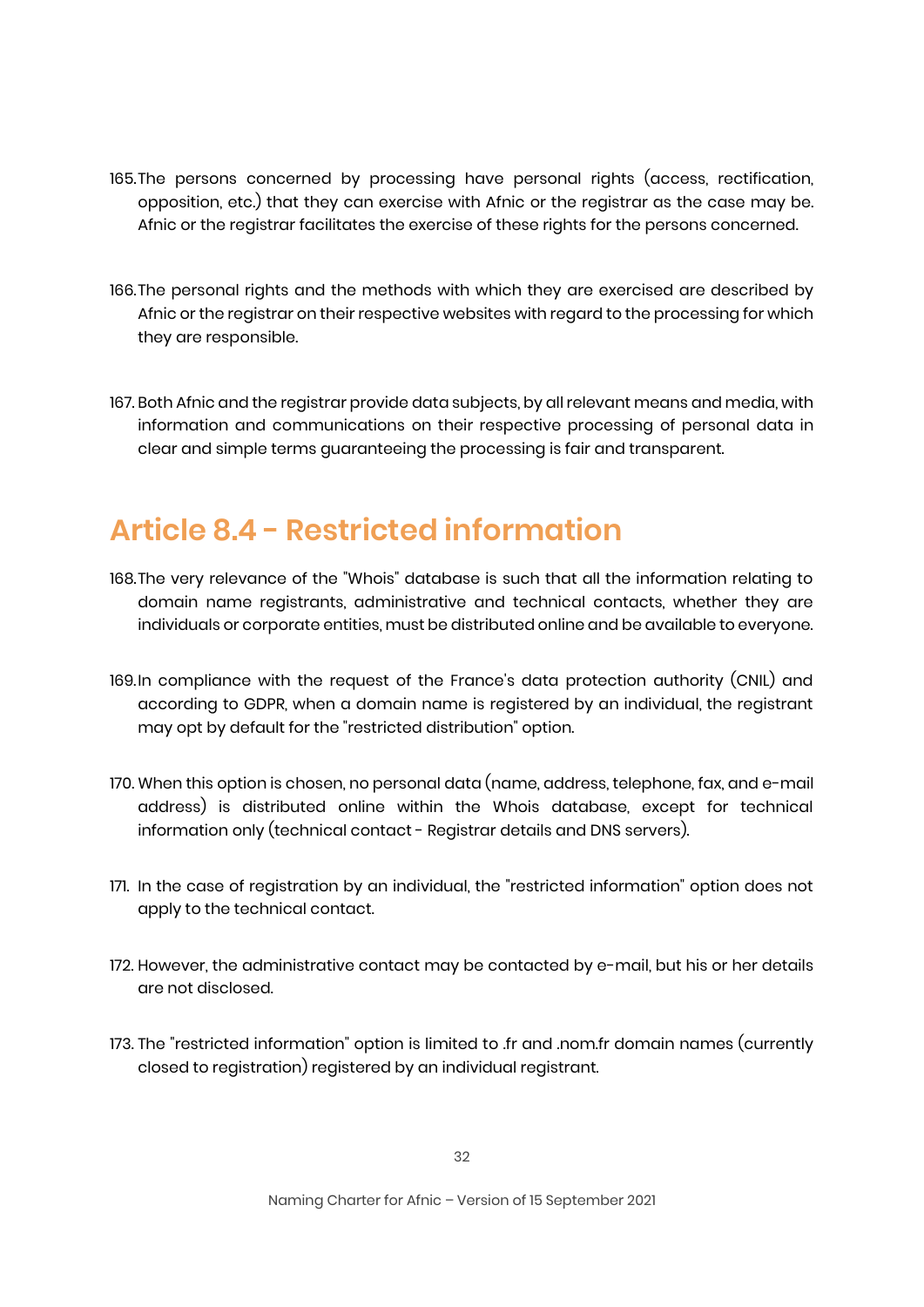- 174. Personal information required for domain name registrations may be disclosed, however, by Afnic:
	- $\checkmark$  Further to a decision in ex parte proceedings or legal requisition, it being understood that there is no need to bring proceedings against Afnic in order to obtain such information;
	- $\checkmark$  on request from an authority with a right of communication (the General Directorate for Competition Policy, Consumer Affairs and Fraud Control (DGCCRF), the customs authorities, the Treasury, etc.);
	- as part of a request to lift a person's anonymity using a form called a "**[Request for](https://www.afnic.fr/en/domain-names-and-support/resolve-a-dispute/data-disclosure-request/)  [the disclosure of personal information](https://www.afnic.fr/en/domain-names-and-support/resolve-a-dispute/data-disclosure-request/)**" which is available on the Afnic website. The lifting of a person's anonymity is not automatic; in particular Afnic reserves the right not to grant the request, depending on the status of the applicant or the ultimate purpose.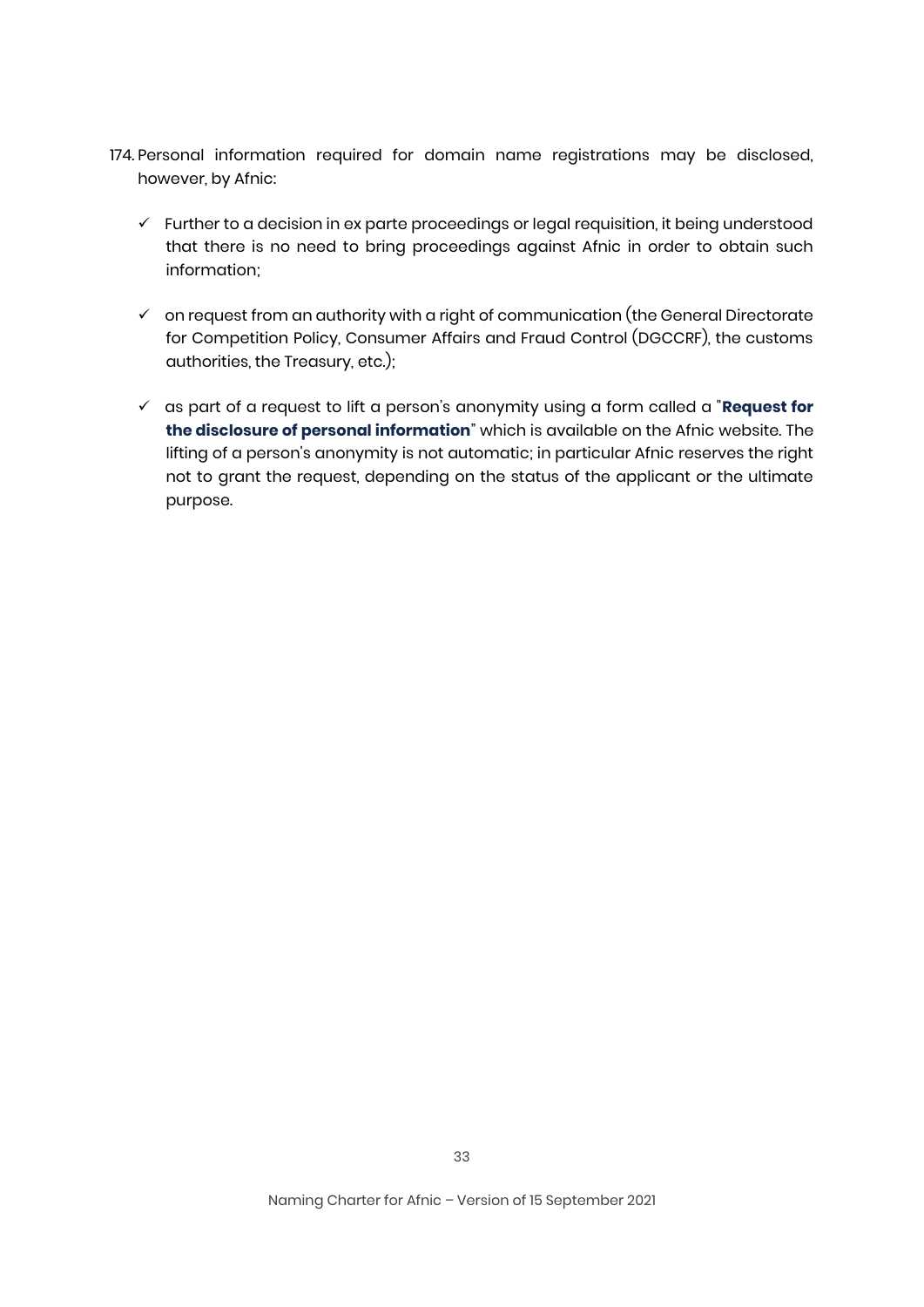# **Chapter 9 - Individual provisions**

#### **Article 9.1 - Agreement on Evidence**

- 175. It is understood that e-mails sent by Afnic to registrars and / or owner have evidential value.
- 176. The same applies to all the technical elements exchanged between the Registrar and Afnic when processing applications and transactions.
- 177. In the event of a dispute concerning the date of receipt and/or date on which a request is processed, the information contained on Afnic's servers alone shall be legally binding.

#### **Article 9.2 - Language**

- 178. This naming policy has been drafted in French and in English.
- 179. In the event of any difficulty in interpreting the terms of the naming policy, only in the French language version shall prevail between the parties.

# **Article 9.3 - Governing law**

180.This Policy is governed by French law. French law shall apply, to the exclusion of any other.

### **Article 9.4 - Force majeure**

- 181. In cases of force majeure or acts of God, Afnic may be lead to suspend all or part of the application of this Policy.
- 182. The following events are explicitly considered as force majeure or acts of God, including those usually retained by the jurisprudence of French courts and tribunals, namely: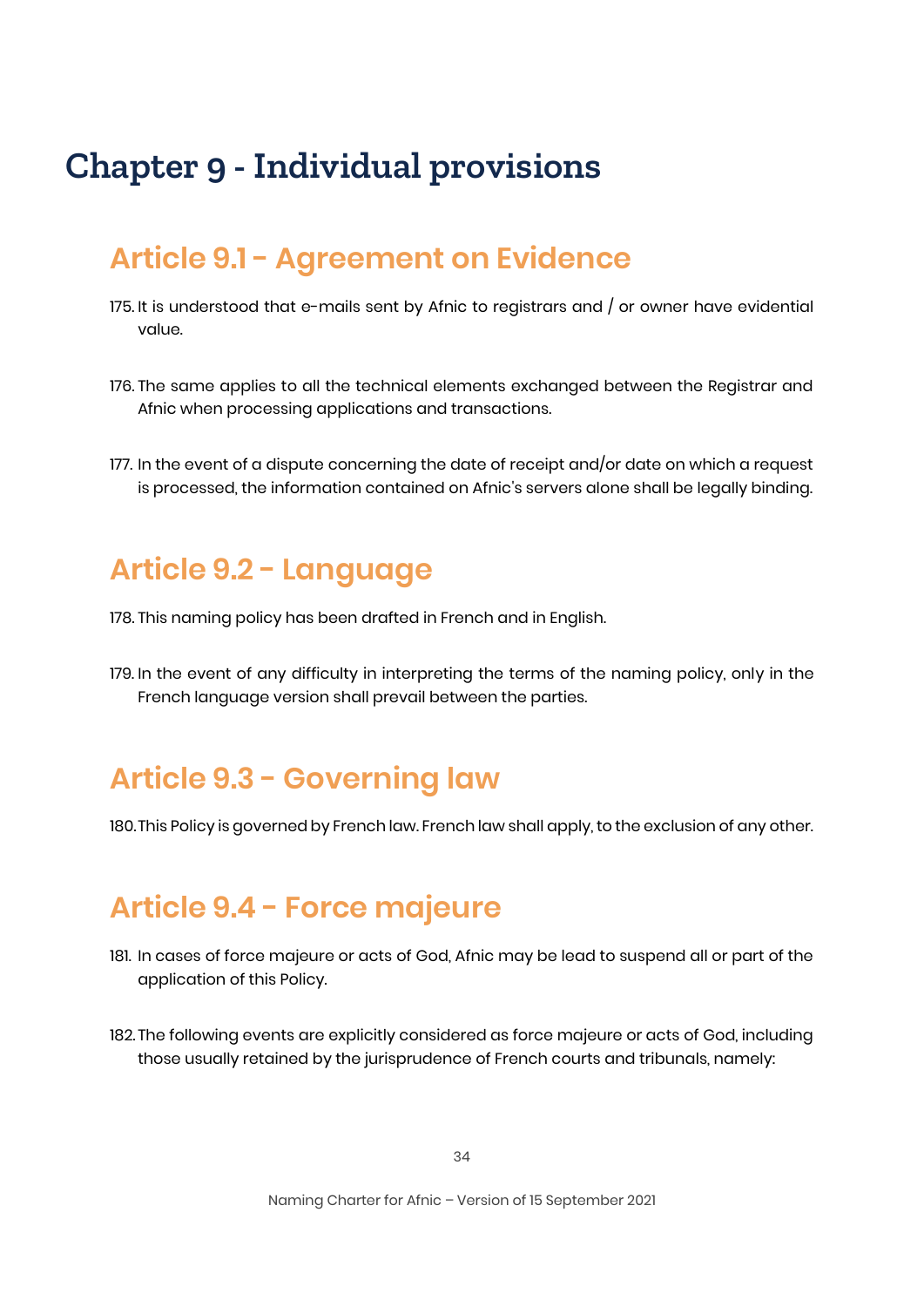War, riots, fire, internal or external strikes, lockouts, occupancy of Afnic premises, bad weather, earthquakes, flooding, damage by water, legal or governmental restrictions, legal or regulatory changes in forms of marketing, accidents of all kinds, epidemics, pandemic diseases affecting more than 10% of Afnic staff for a period of two consecutive months, the lack of supply of energy, the partial or total shutdown of the Internet and, more generally, telecommunications networks both public and private, the blocking of roads and the impossibility to procure supplies and any other event beyond the control of the parties expressly preventing the normal performance of this Agreement.

### **Article 9.5 - Intellectual Property**

183.The opening of the registration of domain names containing 1 and 2 numeric and/or alphabetic characters does not apply to the following country codes for metropolitan France and the Overseas Departments and Territories currently managed by Afnic: .*pm*, .*re*, .*tf*, .*wf*, .*yt*.